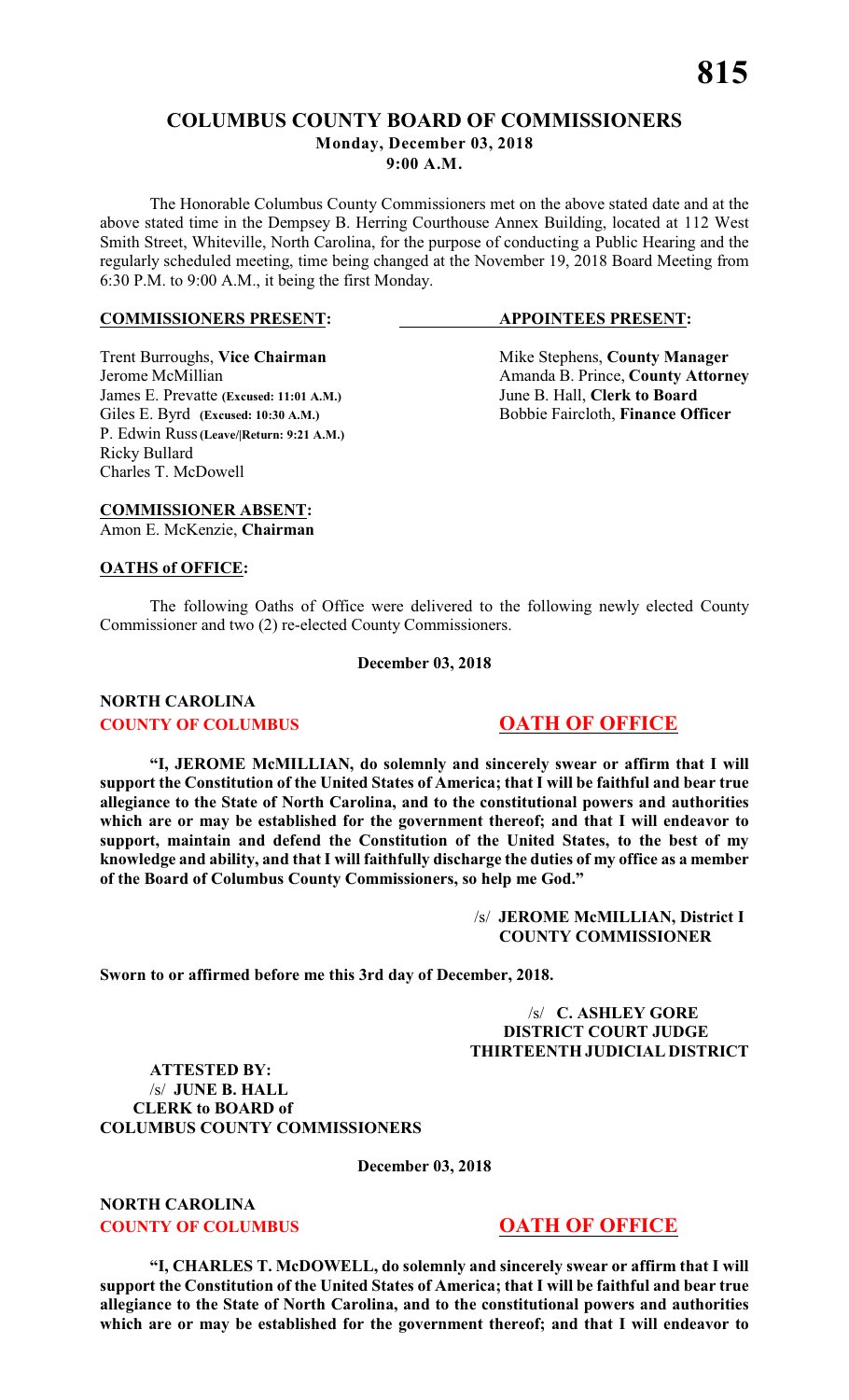**support, maintain and defend the Constitution of the United States, to the best of my knowledge and ability, and that I will faithfully discharge the duties of my office as a member of the Board of Columbus County Commissioners, so help me God."**

> /s/ **CHARLES T. McDOWELL, District VII COUNTY COMMISSIONER**

**Sworn to or affirmed before me this 3rd day of December, 2018.**

/s/ **C. ASHLEY GORE DISTRICT COURT JUDGE THIRTEENTH JUDICIAL DISTRICT**

**ATTESTED BY:** /s/ **JUNE B. HALL CLERK to BOARD of COLUMBUS COUNTY COMMISSIONERS**

**December 03, 2018**

# **NORTH CAROLINA COUNTY OF COLUMBUS 6 000 OATH OF OFFICE**

**"I, RICKY BULLARD, do solemnly and sincerely swear or affirm that I will support the Constitution of the United States of America; that I will be faithful and bear true allegiance to the State of North Carolina, and to the constitutional powers and authorities which are or may be established for the government thereof; and that I will endeavor to support, maintain and defend the Constitution of the United States, to the best of my knowledge and ability, and that I will faithfully discharge the duties of my office as a member of the Board of Columbus County Commissioners, so help me God."**

> /s/ **RICKY BULLARD, District VI COUNTY COMMISSIONER**

**Sworn to or affirmed before me this 3rd day of December, 2018.**

/s/ **WAITES GREENE NOTARY PUBLIC**

**ATTESTED BY:** /s/ **JUNE B. HALL CLERK to BOARD of COLUMBUS COUNTY COMMISSIONERS**

#### **Agenda Item #1: MEETING CALLED to ORDER:**

At 9:00 A.M., Vice Chairman Trent Burroughs called the December 03, 2018 Columbus County Board of Commissioners Regular Session Meeting to order.

#### **Agenda Item #2: RE-ORGANIZATION of BOARD - ELECTION of CHAIRMAN and VICE CHAIRMAN:**

Amanda B. Prince, Columbus County Attorney, will preside as Acting Chairman for the election of the Chairman and Vice Chairman of the Columbus County Board of Commissioners.

Ms. Prince stated the following:

- 1. At this time, we will proceed with the election of officers for the positions of Chairman and Vice Chairman for a term of one (1) year;
- 2. We will proceed with the election of the officers pursuant to N.C.G.S. § 153A-39, and also the Rules of Procedure for the Columbus County Board of Commissioners, as adopted on February 04, 2008;
- 3. Rule Number 6 states in part, of which I will read, *"...the present Chairman shall relinquish the chairmanship of the meeting to the County Attorney who shall preside over the Board*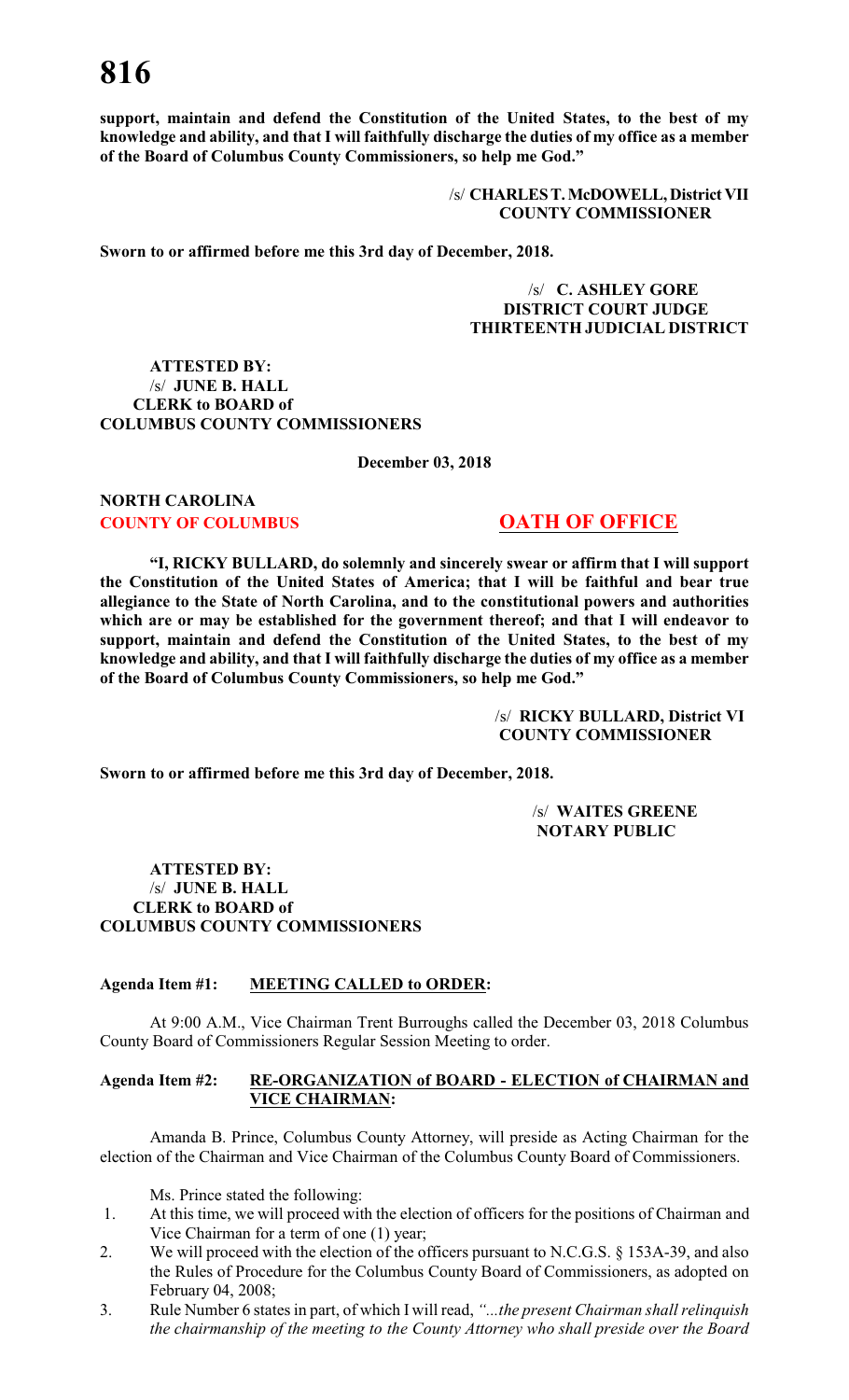*only for the election of officers. The Chairman and Vice Chairman shall serve for a one (1) year term. The Board shall elect a chairman and vice-chairman from among its members, who, at the conclusion of the election of officers, shall then immediately assume those positions for the ensuing year. The Board shall take nominations and vote for or against persons nominated for Chairman and Vice-Chairman separately and for each individual office."*;

- 4. In order to do that, if we have more than one (1) person nominated for either of the offices, then the election will take the manner of going in reverse order, until we get a majority vote; **and**
- 5. At this time, I will open the floor for the nomination for the position of Chairman.

#### **Nominations for Chairman:**

Commissioner Byrd made a motion to nominate Commissioner Trent Burroughs as Chairman, second by Commissioner Russ.

### **NOMINATIONS CLOSED:**

Commissioner Prevatte made a motion to close the nominations for Chairman, seconded by Commissioner Byrd. The motion unanimously passed.

Ms. Prince stated the nominations are now closed. Those in favor for Vice Chairman Trent Burroughs to serve as Chairman, vote aye and those opposed vote nay. The motion unanimously passed.

Vice Chairman Burroughs will serve as Chairman for the ensuing year. I will now open the floor for the nominations for the position of Vice Chairman.

#### **Nominations for Vice Chairman:**

Commissioner Bullard nominated Commissioner Byrd for the position of Vice Chairman.

Commissioner McDowell nominated Commissioner Russ to serve as Vice Chairman.

#### **NOMINATIONS CLOSED:**

Ms. Prince stated the nominations are now closed. Those in favor for Commissioner Edwin Russ to serve as the Vice Chairman, vote aye and those opposed vote nay. A roll-call vote was taken with the following results:

**AYES:** Vice Chairman Burroughs, Commissioners McDowell, Prevatte, McMillian, Russ and Byrd; **and**

**NAYS:** Commissioner Bullard.

The motion passes on a six  $(6)$  to one  $(1)$  vote.

Ms. Prince stated that Commissioner Trent Burroughs will serve in the position of Chairman to the Board for the ensuing one (1) year term. Commissioner Edwin Russ will serve in the position of Vice Chairman for the ensuing one (1) year term. Congratulations to both gentlemen, and I will now turn the meeting over to Chairman Trent Burroughs.

# **NEWLY ELECTED CHAIRMAN PRESIDES**

# **Agenda Item #3: SURETY BONDS:**

Examination and Approval: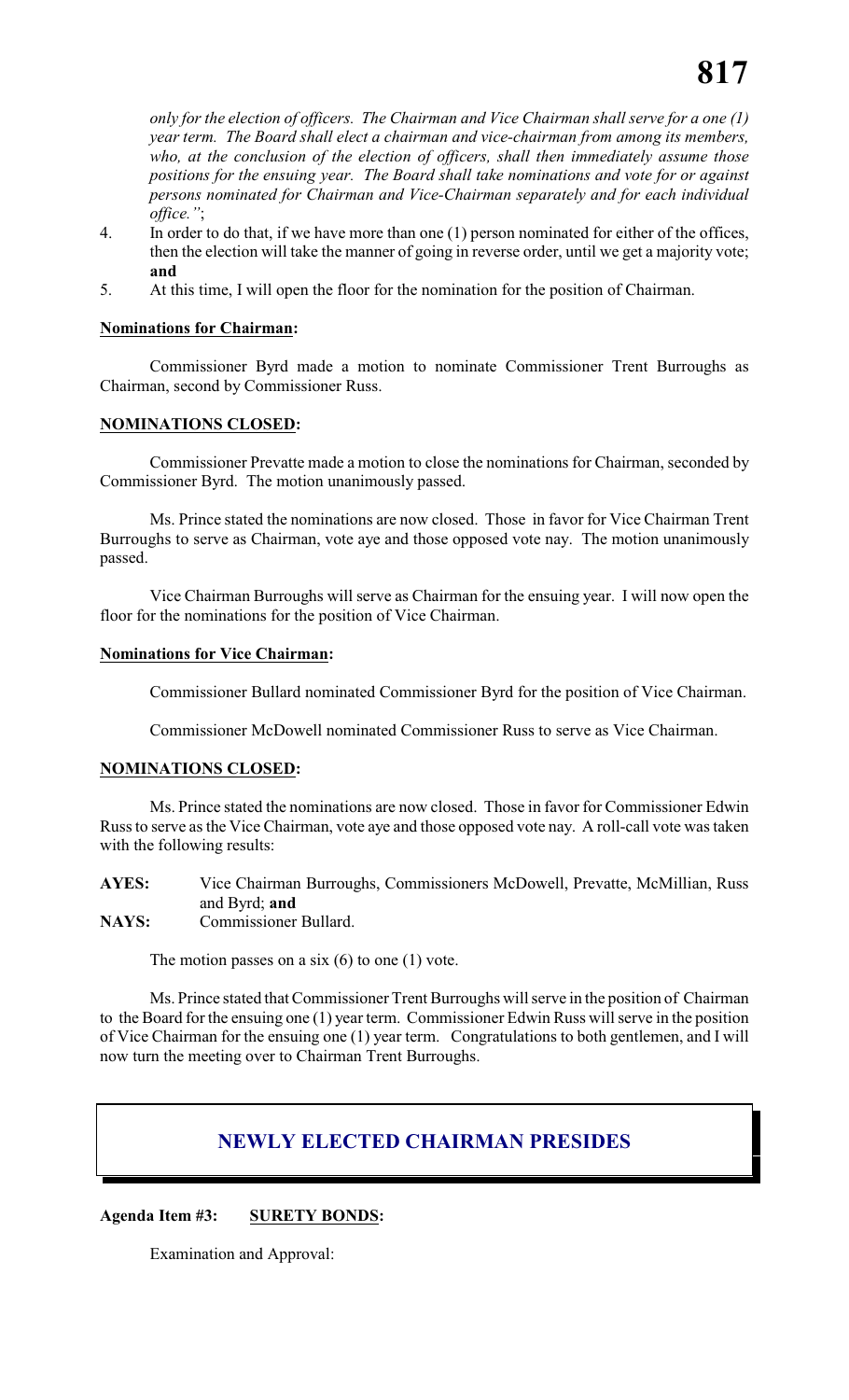| <b>NAME</b>             | TITLE                                | <b>BOND</b> \$ | <b>EXPIR DATE</b> |
|-------------------------|--------------------------------------|----------------|-------------------|
| <b>Bobbie Faircloth</b> | Finance Officer (Columbus<br>County) | \$50,000       | Indefinite        |
| <b>Bobbie Faircloth</b> | <b>Travel and Tourism Board</b>      | \$50,000       | Indefinite        |
| Steadman Jody Greene    | Sheriff                              | \$25,000       | 11-14-2019        |
| Needom G. Hughes, IV    | Tax Administrator                    | \$25,000       | 11-25-2019        |
| Douglas E. Ward         | Deputy Tax Administrator             | \$25,000       | Indefinite        |
| Rachel H. Tyson         | <b>Public Housing Director</b>       | \$25,000       | 10-22-2019        |
| Kandance Bullock        | Register of Deeds                    | \$10,000       | 12-04-2020        |

Commissioner McDowell made a motion to approve the above listed surety bonds, seconded by Commissioner Byrd. The motion unanimously passed.

### **Agenda Items #4 and #5: INVOCATION and PLEDGE of ALLEGIANCE:**

The invocation was delivered by Commissioner James E. Prevatte. Everyone in attendance stood and pledged Allegiance to the Flag of the United States of America which was led by Commissioner Giles E. Byrd.

### **Agenda Item #6: BOARD MINUTES APPROVAL:**

Commissioner McDowell made a motion to approve the November 19, 2018 Regular Session Board Meeting Minutes, as recorded, seconded by Commissioner Bullard. The motion unanimously passed.

### **Agenda Item #6: PUBLIC INPUT:**

Chairman Burroughs opened the floor for Public Input. No Public Input was received either orally or written.

#### **Agenda Item #8: SCHOOLS - MERGER RESULTS:**

Dr. June Atkinson, Emerald Education, Incorporated, delivered the following results of the study regarding consolidation of the two (2) Columbus County School Systems.

# **EXECUTIVE SUMMARY**

Columbus County Board of Commissioners contracted with Emerald Education, Inc. to conduct a feasibility study about merging Columbus County Schools and Whiteville City Schools. The four (4) overarching questions for conducting the study were:

- 1. Will a merger increase opportunities for students?;
- 2. Will a merger lead to cost savings?;
- 3. Will a merger have an impact on available revenue?; **and**
- 4. Will a merger have an impact on enrollment?

 The combined student population of these two (2) school systems is 7,974 for the 2018-2019 school year. Charter school enrollment coming from Columbus County and Whiteville City is 748. Both school systems are racially diverse with Whiteville City having the larger minority population.

The public school population in the county has declined since 2010 with a 19.99% drop in Columbus County Schools and a 6.78% drop in Whiteville City Schools. Charters have increased student population from 350 to 971 (63.95%) during the same period where not all of the students were previously in Columbus or Whiteville.

Columbus County's geographical size, the third largest in the State, has influenced previous decisions about location of schools, their student population, and transportation decisions. Counting public charter schools, there are 24 public schools in the county with various combinations of elementary, middle, and high schools.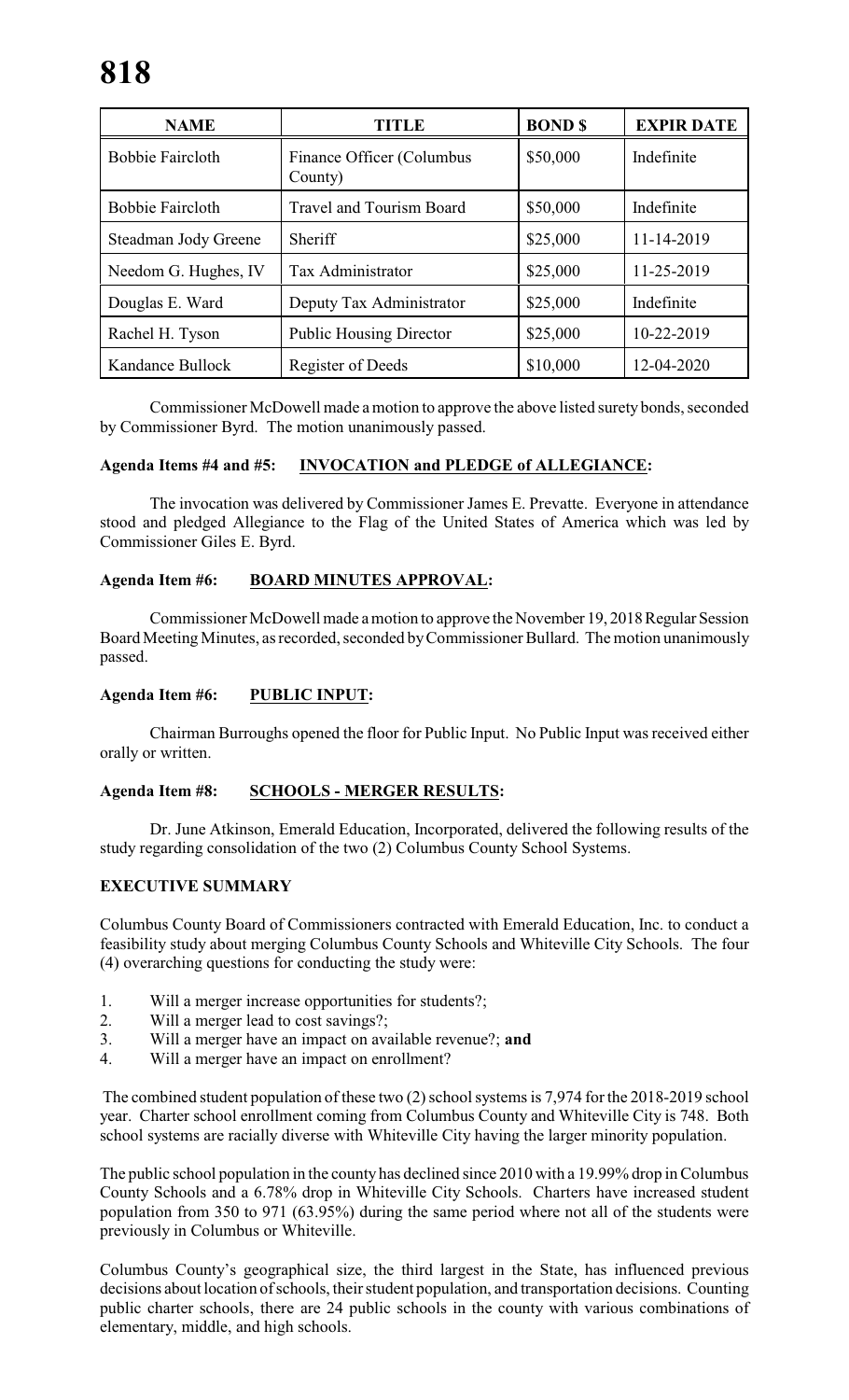Total funding to support both school districts is \$77,142,189 including \$7,065,499 for charter schools. Columbus County and Whiteville City spend the majority of their North Carolina state funding in personnel, as do all school districts in the state. The public schools in Columbus County employed 1,075 full-time equivalent (FTE) in 2018 with 78 of those employed to two (2) charter schools.

Excluding child nutrition, the State accounted for 71.2% of expenditures for Columbus County, 71.7% for Whiteville City. Federal funds accounted for 18.1% for Columbus County and 18.7% for Whiteville City. Local funding accounted for 10.6% for Columbus County, 9.6% for Whiteville City. As a comparison, State average expenditures for North Carolina are 64.9% State. 11.1% federal, and 24% local.

Based on extensive analysis of funding sources, expenditures, and other factors, it is calculated that the public schools in Columbus County will lose approximately \$1,039,297 of State revenue after two (2) years if the two (2) school districts are merged. The loss of these State funds would be in the areas of classroom teachers, career-technical educations, school administration, children with special needs, limited English speakers, and central office staff.

Since most local funding is used to cover the costs of utilities (electricity, water, waste, and repair/maintenance of school buildings), a merger would result in little, if any savings of local funds. Currently, Columbus County does not have resources to make up for the loss in State funds and services that would be cut from central office staff budgets.

Based on experiences in other school districts, a merger may have the unintended consequence of parents and students choosing a private, public charter, or homeschooling. As a result, State and federal resources would be reduced accordingly.

Other findings include:

- 1. Merge of Columbus County and Whiteville City Schools without other actions will not increase student opportunities and other access to expanded course offerings.
- 2. The county should increase its transportation efficiency rating to ensure the State reimburses the district for all costs.
- 3. Efficiencies may be gained by sharing some support services such as purchases, contractual arrangements, technology support, career-technical support, and exceptional children services. Improving efficiencies, however, will not offset the significant reduction of approximately \$1 million from the State.

One potential result of districts consolidating is that competition between school districts is minimized and, eventually, citizen support increases for the merged school district. While limited efficiencies could be realized by merging the two (2) school districts, there would not be a cost savings from a merger nor will there be any noticeable impact on revenue generated to support the merged school districts. Student assignments, the placement of schools within the county, and the plans to build and renovate schools are other factors having an impact on expenditures. We believe that because of the loss of state funding of \$1 million and the challenges with generating local revenue, a merger would not be in the best interest of the public school students in Columbus County at this time.

# **(To Be Continued)**

# **RECESS REGULAR SESSION and ENTER into PUBLIC HEARING:**

At 9:30 A.M., Commissioner Prevatte made a motion to recess Regular Session and enter into a Public Hearing, which was duly advertised, seconded by Commissioner Byrd. The motion unanimously passed.

**9:30 A.M.**

### **PUBLIC HEARING: AMENDMENT to COLUMBUS COUNTY LAND USE REGULATION ORDINANCE to PERMIT TEMPORARY HOUSING:** the purpose of the Public Hearing is to invite all interested citizens to present oral and written comments.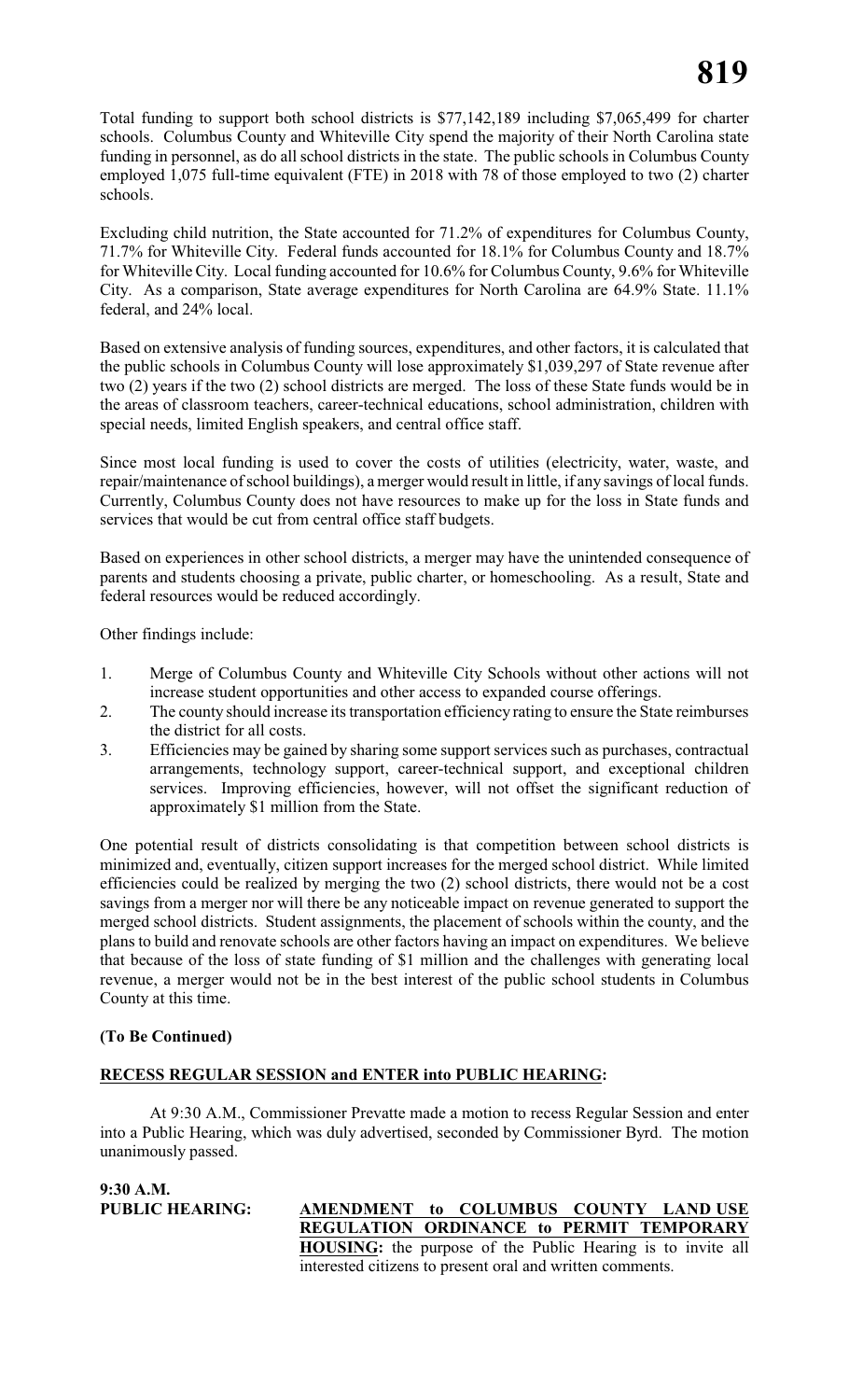# **PUBLIC HEARING CALLED to ORDER:**

At 9:30 A.M., Chairman Burroughs called the Public Hearing to order and stated this Public Hearing is for an amendment to the Columbus County Land Use Regulation Ordinance to permit temporary housing, and the purpose of the Public Hearing is to invite all interested citizens to present oral and written comments. Chairman Burroughs opened the floor for comments.

# **COMMENTS:**

#### **Samantha Alsup, Planning Director:** stated the following:

- 1. Staff has prepared an amendment to the Land Use Regulation Ordinance to permit temporary relocation housing for persons displaced as a result of a natural or other disaster during an event's recovery period. In the immediate and long-term recovery periods following such a disaster, the need to provide temporary housing may be a critical and time-sensitive need. Currently the zoning ordinance does not specifically address temporary housing or uses on individual lots. The proposed language will provide clarity and permit such uses for temporary housing in the event of a natural or other disaster and their accompanying requirements when a disaster occurs.
- 2. The option for temporary relocation housing will be enabled as the result of a Federal Disaster Declaration where public or individual assistance is made available or as determined by the County Manager. Units will be allowed to remain for a duration of 12 months from the date of declaration, unless extended by the Board of Commissioners.
- 3. This amendment would allow temporary relocation housing in all areas zoned for General Use and in the Southeastern Community College zoning area as long as the lot where the temporary housing unit is placed is a residential lot. The housing units may consist of temporary housing types such as manufactured homes, travel trailers or recreational vehicles, tiny homes, or other temporary units on an individual lot. In addition to compliance with the zoning regulations prescribed in the draft language, temporary relocation housing units must also adhere to any applicable code requirements.
- 4. Staff concludes that the proposed text amendment is consistent with the 2012 Comprehensive Land Use Plan because it is reasonable and in the public interest because temporary housing is necessary for residents to return to the community, repair their properties, and resume their lives, and, a short-term allowance of safe and temporary housing options is critically needed.

#### **PUBLIC HEARING CLOSED:**

At 9:37 A.M., Commissioner Bullard made a motion to close the Public Hearing, seconded by Commissioner Prevatte. The motion unanimously passed.

#### **RESUME REGULAR SESSION:**

At 9:37 P.M., Commissioner Prevatte made a motion to resume Regular Session, seconded by Commissioner McDowell. The motion unanimously passed.

# **Agenda Item #8: SCHOOLS - MERGER RESULTS: (Continued)**

Phillip Price, Emerald Education, stated in the forty-five (45) page Merger Study Report, we have addressed the following:

- 1. Funding Public Schools in North Carolina: -State Funding -Local Funding -Federal Funding 2. Funding for Public Schools in Columbus County: -State Funding -Federal Funding -Local Funding
- 3. Challenges with Funding Public Schools in Columbus County: -Economic Conditions
	- -Changes in State Funding Since 2008
- -Other Challenges County Population changes, Geography and Special Populations
- 4. Impact of a Merger on Funding Public Schools in Columbus County: -State Funds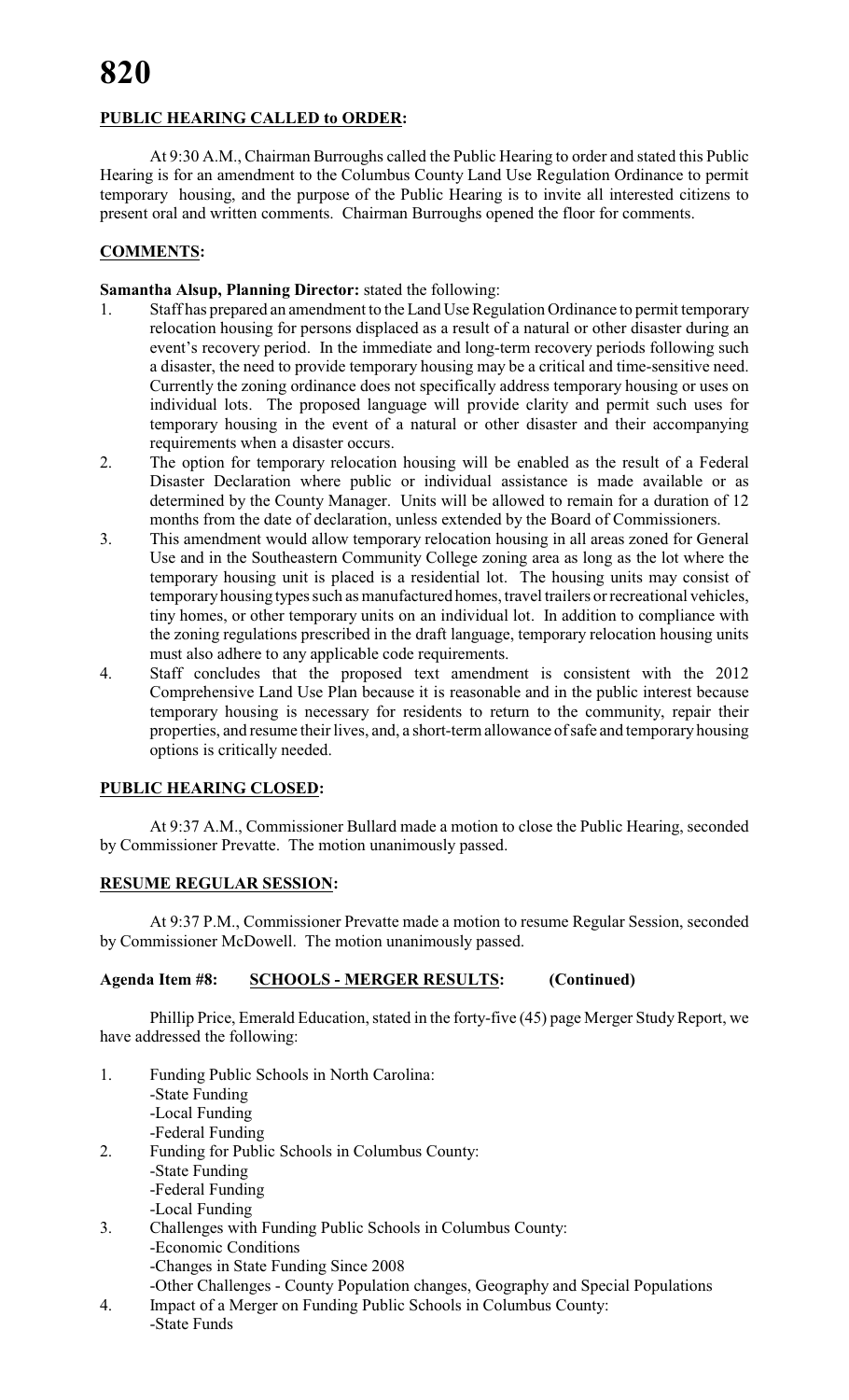-Federal Funds -Local Funding

**CONCLUSION:** If the reason for a merger of Columbus County and Whiteville City is to reduce costs, we do not believe that the merger will generate significant savings. The loss of State allotments and the minimum administrative costs being expended from local and federal funds, would lead to an overall funding decrease to a merged school district. We do believe that a carful review of local and federal contract and support costs could lead to some savings.

5. Capital Expenditures in North Carolina's Public Schools: -Legislation -History

6. School technology in Columbus County and Whiteville City.

# **RECOMMENDATION:**

One potential result of districts consolidating is that competition between school districts is minimized and, eventually, citizen support increases for the merged school district. While limited efficiencies could be realized by merging the two (2) school districts, there would not be a cost savings from a merger nor will there by any noticeable impact on revenue generated to support the merged school district. Student assignments, the placement of schools within the county, and the plans to build and renovate schools are other factors having an impact on expenditures. We believe that because of the loss of state funding of \$1 million and the challenges with generating local revenue, a merger would not be in the best interest of the public school students in Columbus County at this time.

Pearl Freedman, lady in audience, requested access to the forty-five (45) page Merger Study Report. Ms. Atkinson stated the report will be sent in electronic form to Michael H. Stephens, County Manager, for access to the public. The report will be placed on the Columbus County website.

After Lengthy discussion was conducted, Chairman Burroughs stated the Board would take this matter under advisement.

# **Agenda Item #9: SBA DISASTER ASSISTANCE - UPDATED INFORMATION:**

Ly Eldridge, Public Affairs Specialist, Office of Disaster Assistance - FOCE, delivered the following updated information on SBA Disaster Assistance.

- 1. I would like to deliver updates on relief efforts as it relates to relief efforts from Hurricane Florence;
- 2. I would like to remind everyone the deadline for new applications for physical damages is December 13, 2018;
- 3. This deadline is for businesses, homeowners, non-profits and renters;
- 4. If anyone has not registered with FEMA, and/or applied for the SBA low interest, long term loan program, you have until December 13, 2018;
- 5. Businesses can also apply for economic injury loans which is working capital loans and that deadline is June 14, 2019;
- 6. The Recovery Centers are starting to consolidate;
- 7. The Columbus County Recovery Center which is now at the Econo Lodge will be closing for business at the end of Wednesday, December 05, 2018;
- 8. The next closest Recovery Center is in Lumberton;
- 9. They can always call FEMA at 1-800-621-3362, or go on line at FEMA.gov;
- 10. I encourage you to visit the Recovery Centers; **and**
- 11. I encourage everyone to apply for the SBA loans.

# **BOARD MEMBER COMMENTS and EXCUSED:**

Commissioner Byrd stated the following:

- 1. I look forward to working with our new Board Member Commissioner Jerome McMillian;
- 2. We need to slow down in the process of naming a road or bridge in the honor of Trooper Conner for justice to him and his family; **and**
- 3. It is 10:30 A.M., and I need to be excused.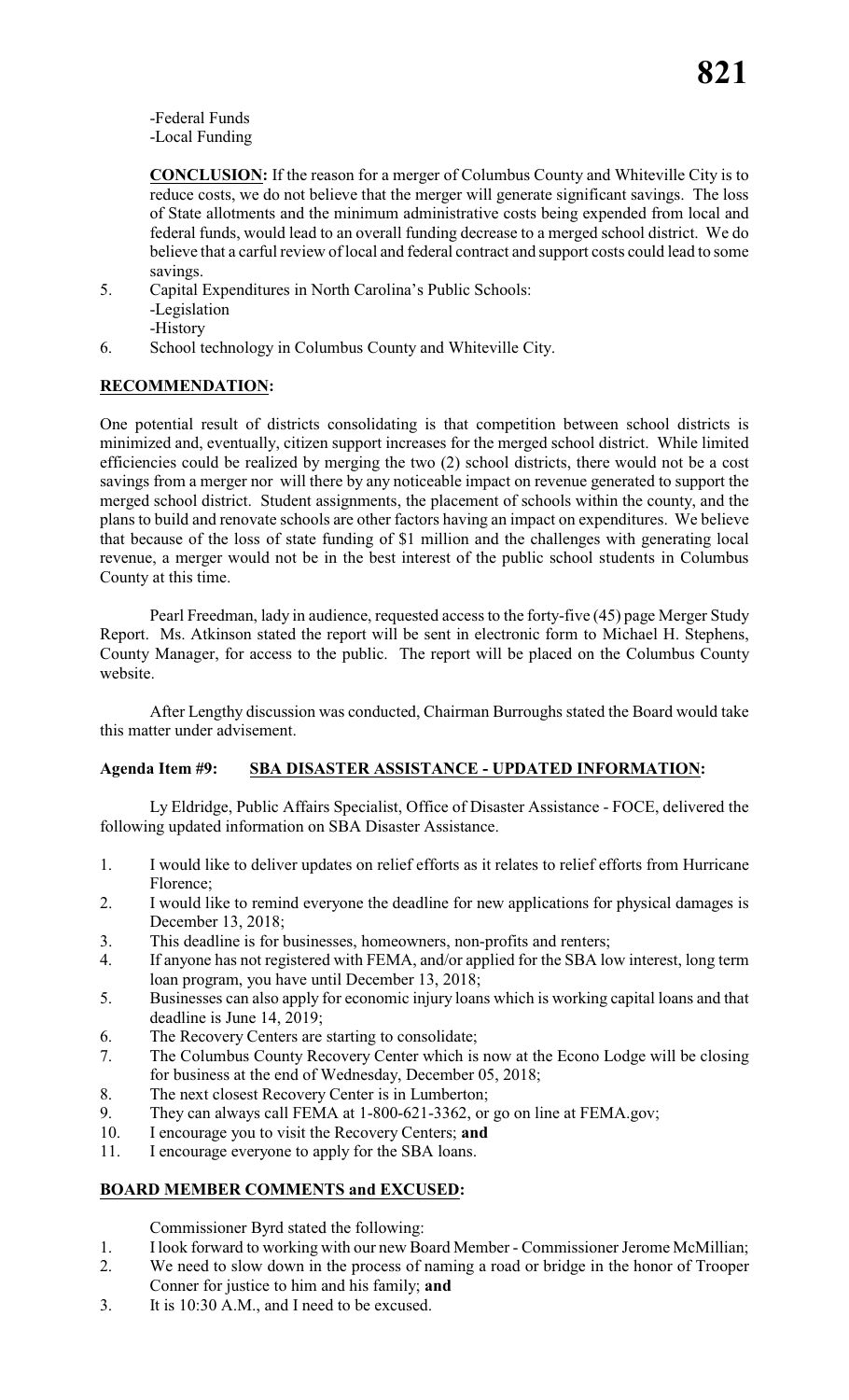#### **Agenda Item #10: SOCIAL SERVICES - MONTHLY ADMINISTRATIVE UPDATE:**

Algernon McKenzie, Social Services Director, delivered the following monthly administrative update to the Board.

On November 7 and 8, 2018 I attended the Director's Association Executive Board Meeting in Raleigh, North Carolina. On the first day, there was a meeting held with the 31 County Directors who were designated as individual assistance counties to administer Disaster Food Assistance for Hurricane Florence. The purpose of this meeting was to share information, experiences, lessons learned and challenges/issues. During this meeting, we talked about the roles of the Red Cross, Emergency Management, local DSS agencies, County Management, DHHS and others. We discussed how shelters are opened and how to improve the process and to coordinate with the state EOC for resources during future events. The information from this meeting will be compiled and shared with DHHS in hopes of developing a Disaster Emergency Summit sometime in 2019. It was interesting to hear about the different experiences during Hurricane Florence and the Disaster Food Assistance Program.

On the second day, the Executive Session was held. During this session, we received updates about the upcoming Social Services Institute for 2019. In the past three years, the Institute has been cancelled twice due to hurricanes; therefore, it is being moved from October 2019 to the last week in July 2019.

The Advocacy Committee discussed the legislative priorities for our association for 2019; which will include increased funding for Adult Protective Services and Guardianship for counties to provide adequate services to its Wards. We will also advocate to keep Block Grant Funds and decrease unfunded mandates to counties. The Advocacy Committee will also be working with the County Board of Commissioners to gain support and align their goals with the Director's Association as much as possible.

The NCFAST Team representative provided an update on go-live dates for Child Welfare in the NCFAST system for CPS Intake and Assessment. The roll-out will start in January 2019 for western counties; May 2019 for central counties and March 2019 for paper based counties in the eastern region. Columbus County is now scheduled to go-live in March 2019. Counties were encouraged to continue their self-based web training and to secure the required technology required to complete its work in NCFAST. This will require I-pads to be purchased with internet access for counties to complete assessments and initiate CPS referrals as required by state policy. Counties will be contacted by a readiness representative to conduct an assessment of each counties situation and provide information about the roll-out process.

The pilot counties will begin implementation of CPS Intake and Assessment in NCFAST on November 19, 2018.

We also received information from Susan Perry-Manning from DHHS concerning the MOU's (Memorandums of Understanding) that each county was required to sign as part of House Bill 630 in July of this year. Mrs. Manning informed us the state has changed some of the performance measures and clarified some of the language after much feedback from county partners and the Director's Association. She stated 17 of the 26 measures will change to growth measures. They are continuing to work on data validation for the reports that will be sent to counties to monitor their progress. The amended Memorandum of Understanding (MOU) should be sent to counties within the next week and will have to be resigned by the County Manager and DSS Director. The amended MOU's should be signed and returned to DHHS by December 17, 2018.

On November 14, 2018 we received the amended Memorandum of Understanding from the state. They are requesting it be signed and returned by December 17, 2018. Therefore, a copy will be sent to the Board of County Commissioners for their review; as well as the County Manager.

On November 9, 2017 we received our new computer monitors and they have been installed and are working well for staff.

We are preparing for the new requirement for all Child Support Agents to have federal and local criminal background checks conducted. This is now being required for current and newly hired staff who have access to federal tax information.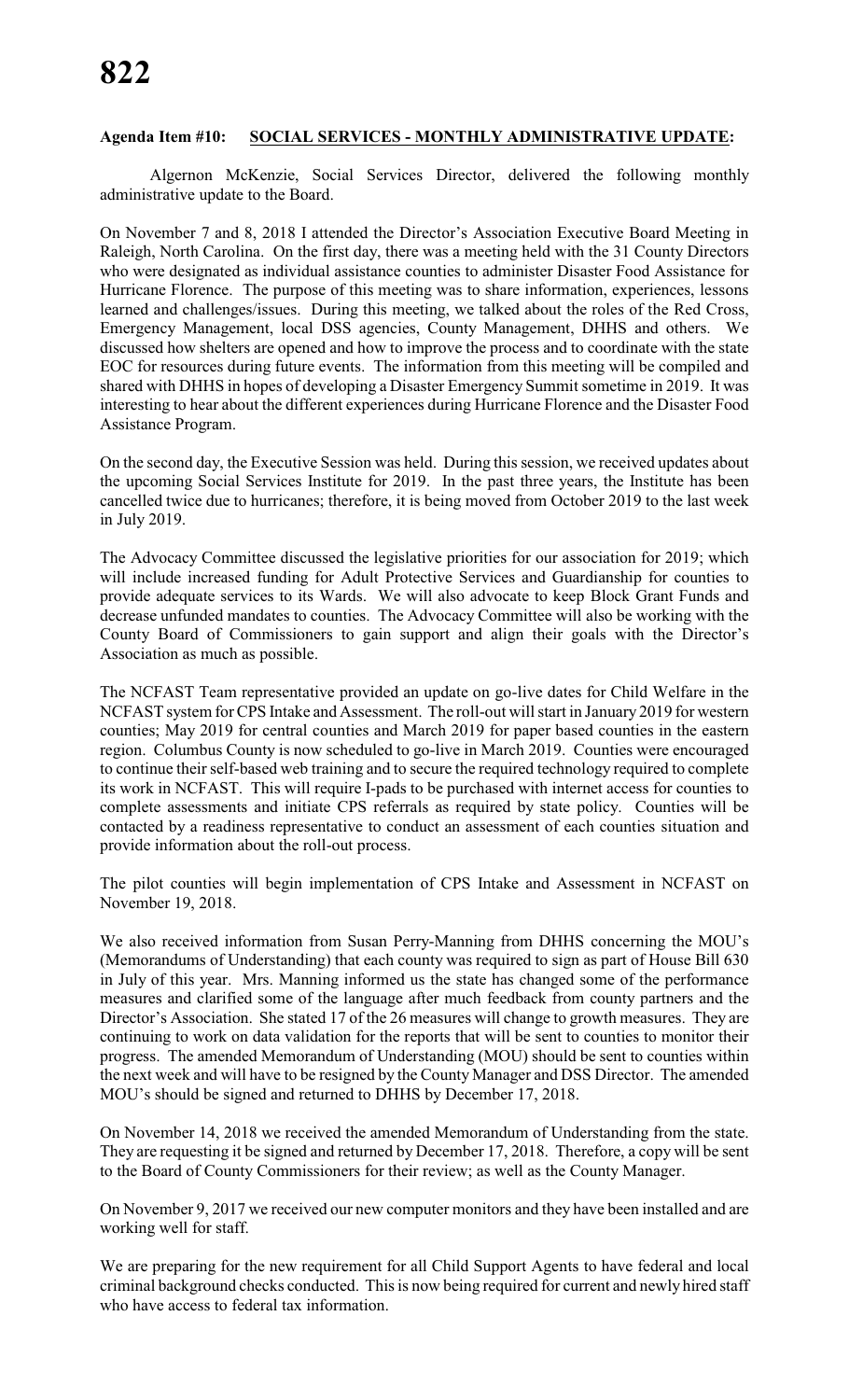Lastly, we are proud to have one of our Child Support Agents; Mrs. Melinda Batten; to be recognized for outstanding collections in Child Support for October. She collected the 9th highest amount of the top 20 in the state (\$11,236.48).

#### **Economic Services Program Narrative**

Child Support/Paralegal and Work First Cash/Medicaid Transportation/Maintenance and Housekeeping Food and Nutrition and Family and Children's Medicaid Adult Medicaid//Rest Home and Nursing Home/Community Alternatives Program (CAP)

> Submitted by Cyndi Hammonds, Income Maintenance Administrator Reporting Month: **November 2018**

#### News/Updates/Vacancies

#### **Food and Nutrition:**

The Intake/processing team continues to fail compliance timeframes for applications. New workers are being trained however this takes time to understand policy and to learn how to navigate in NC FAST. The recertification team continues to keep their work timely and this team has 2 vacancies. Our State Representative made a site visit and completed some training for all Food and Nutrition workers and discussed us targeting getting back to our timeliness compliance timeframes as soon as possible.

#### **Adult and Family & Children's Medicaid:**

Adult Medicaid failed their timeliness compliance timeframes for applications. Open enrollment with the Federal Marketplace for individuals to file for health insurance opened on November 1st. Open enrollment for clients with Medicaid to enroll or change their prescription drug plans opened October 15th and will continue into December.

The State Office completed a training for Special Assistance Eligibility during the month of November gearing up for the requirements of training staff. We currently have 2 vacancies within these two teams.

#### **Child Support and Paralegal:**

Collections for Child Support on court days will be lower than usual due to only 1 day was held with workers preparing 130 cases for that day. Our State Representative continues to work with us to get us back on track with all compliance timeframes.

### **Work First Cash/Medicaid Transportation/Interpreter/Maintenance and Housekeeping/Deputy:**

- Work First Cash Team continues to keep their work timely.
- Our new worker for Transportation is catching on quickly but is still training on all aspects of the job.
- Deputy Best continues to help us feel safe as we work.
- Maintenance and Housekeeping continue to remain busy.

#### **HUMAN SERVICES BOARD REPORT Melinda H. Lane, Program Manager Vacancies/Updates/News for November 2018**

#### **Intake/Investigation/Assessment:**

The Intake/Investigation/Assessment Unit continues to be fully staffed and very busy! All staff have had busy caseloads. Child Welfare go-live for NCFAST for Columbus County has been tentatively rescheduled for March 2019. We are still awaiting the final report from program development review.

#### **In-Home Services:**

The In-Home Services Unit continues to have one vacancy due to a social worker leaving during the month of August. Interviews are currently being conducted. All staff have had busy caseloads. Child Welfare go-live for NCFAST for Columbus County has been tentatively rescheduled for March 2019. We are still awaiting the final report from program development review.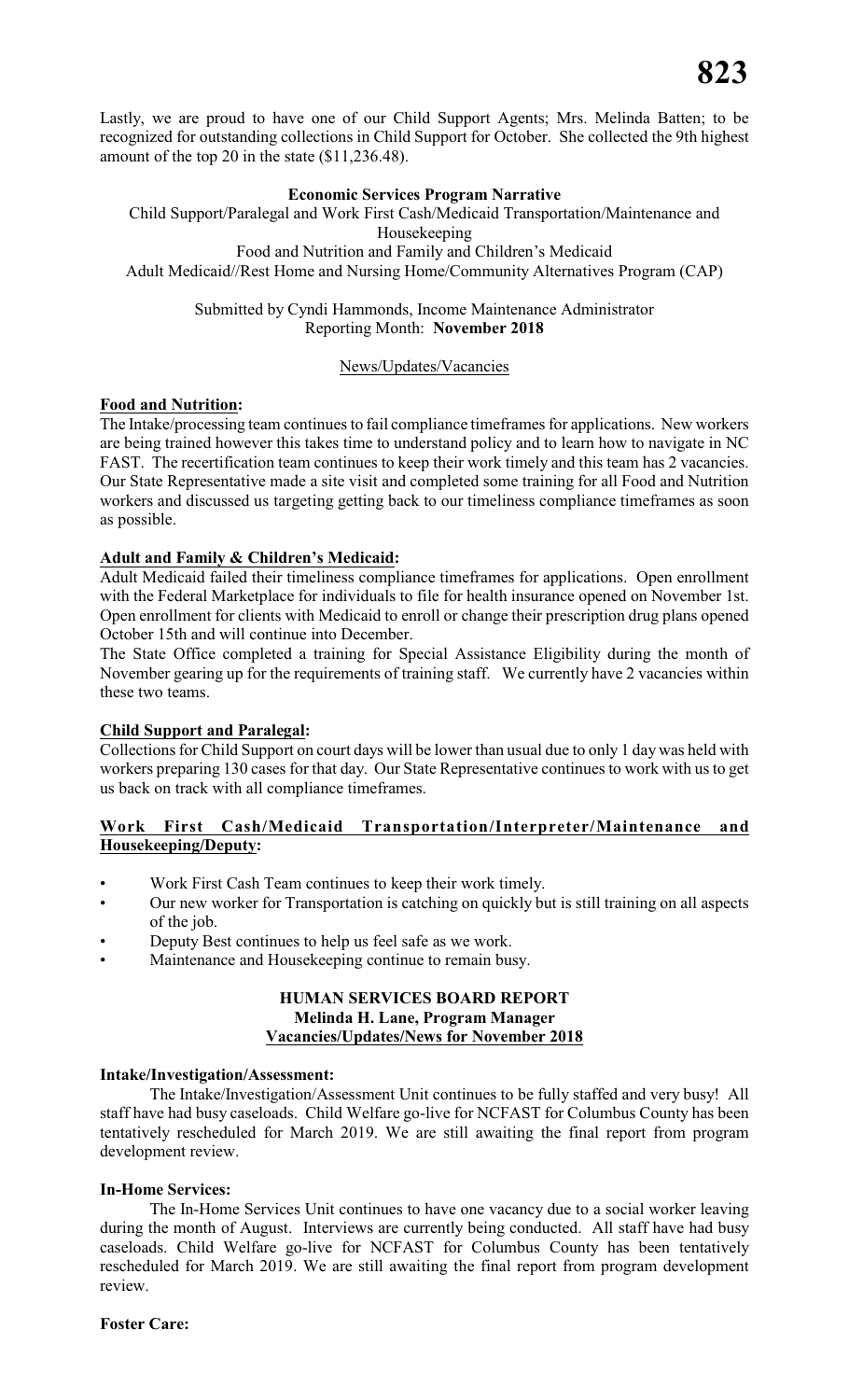The Foster Care/Adoptions Unit continues to have one vacancy due to a social worker leaving during the month. All staff have had busy caseloads. Child Welfare go-live for NCFAST for Columbus County has been tentatively rescheduled for March 2019. We are still awaiting the final report from program development review. This unit is beginning to make Christmas plans for the Foster Children.

#### **Transitional Unit:**

The Transitional unit continues to plan events for LINKs foster children and Foster/Adoptive Parent Recruitment. This Unit is also very busy assisting the other Child Welfare Units with courtesy visits, etc. All staff have had busy caseloads. Child Welfare go-live for NCFAST for Columbus County has been tentatively rescheduled for March 2019. We are still awaiting the final report from program development review. This unit is beginning to make Christmas plans for the Foster Children.

#### **Adult Services:**

The Adult Services Unit continues to have one vacancy due to a social worker leaving in August. Interviews are currently being conducted. Cases are becoming more complex with more issues. This Unit is encountering more and more issues with homeless adults and adults with mental health issues which creates other problems because of the slow response time of mental health agencies. A tremendous amount of time is being dedicated to assisting those adults with mental health issues that are unable to be independent and unable to manage their own funds, etc. Members of this Unit continue to cross-train in order to work together more efficiently. The addition of another position in this Unit may be a future request to help with the increasing caseloads.

#### **Work First Employment:**

The Work First Employment Unit continues to work within the NCFAST system with daily issues. This Unit continues to assist with 200% and is now providing Emergency Assistance for those eligible.

#### **Child Day Care:**

The Child Day Care Unit continues to be fully staffed. This Unit continues to work within the NCFAST system dealing with daily issues and updates. The waiting list continues to grow which is a concern for staff, but this Unit has slowly begun to work small amounts of the list which is slowly decreasing the list by small amounts

#### **Program Integrity:**

Program Integrity continues to work hard to get caught up with program integrity duties and cases. Employee has returned from medical leave full time unit is now fully staffed. Staff are preparing for Program Integrity to begin in NCFast. We now have five temporary workers assisting in the CIP Program. The Low Income Energy Assistance Program will begin in December

### **Agenda Item #11: SOCIAL SERVICES - MODIFICATION AGREEMENT for MEMORANDUM of UNDERSTANDING:**

Algernon McKenzie, Social Services Director, requested Board approval of the Modification Agreement for the Memorandum of Understanding previously signed in June 2018.

Commissioner Prevatte made a motion to approve the Modification Agreement for the Memorandum of Understanding previously signed in June 2018, seconded by Commissioner McDowell. The motion unanimously passed. This document will be marked as Exhibit "A", and kept on file in the Minute Book Attachments, Book Number 6, in the Clerk to the Board's Office, for review.

#### **Agenda Item #12: ECONOMIC DEVELOPMENT - INTERNATIONAL LOGISTICS PARK WASTEWATER INFRASTRUCTURE GRANT:**

Gary Lanier, Economic Development Director, requested Board approval of the Engineering Services Agreement with Municipal Engineering Services Co., P.A., for Wastewater Pumping Station No. 1 to serve the International Logistics Industrial Park and Wastewater Pumping Station No. 2 to serve the Mid-Atlantic International Rail Industrial Park.

Commissioner McDowell made a motion to approve the Engineering Services Agreement with Municipal Engineering Services Co., P.A., for Wastewater Pumping Station No. 1 to serve the International Logistics Industrial Park and Wastewater Pumping Station No. 2 to serve the Mid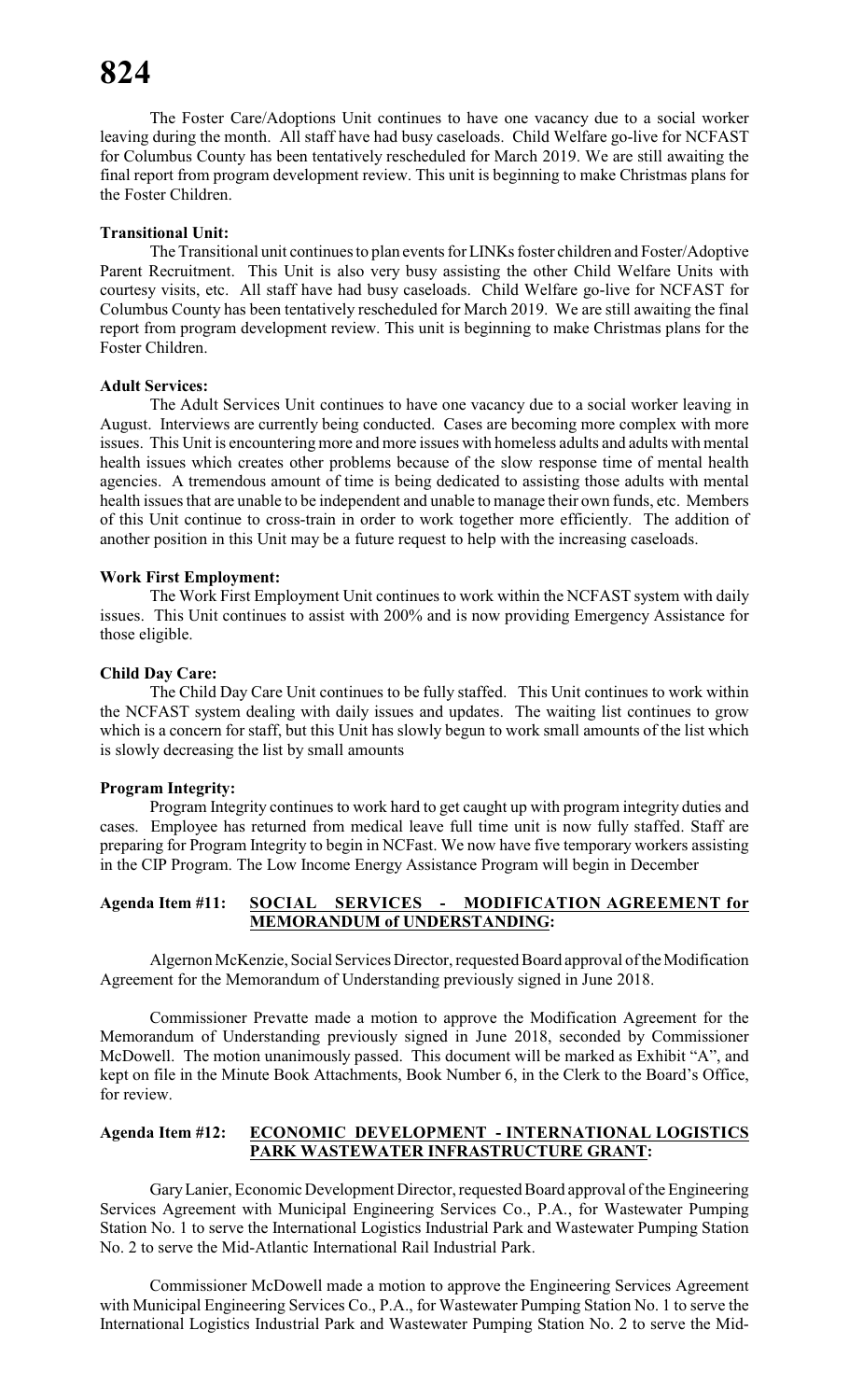Atlantic International Rail Industrial Park, seconded by Commissioner Bullard. The motion unanimously passed. This document will be marked as Exhibit "B" in the Minute Book Attachments, Book Number 6, in the Clerk to the Board's Office, for review.

## **Agenda Item #13: ECONOMIC DEVELOPMENT - COLUMBUS COUNTY E.P.A. BROWNFIELDS GRANT:**

Gary Lanier, Economic Development Director, requested Board approval of Terracon as the service provider for the EPA Brownfields Grant.

Justin from Terracon stated the following:

- 1. This is an environmental grant;
- 2. EPA allocated these funds;
- 3. The concept is community needs, and is countywide;
- 4. Whiteville and Chadbourn were focused initially;
- 5. We will receive input from the citizens countywide; **and**
- 6. This grant runs in three (3) year cycles, and the initial amount is \$300,000.00, and can be reapplied for.

Commissioner Bullard made a motion to approve Terracon as the service provider for the EPA Brownfields Grant, in the amount of three hundred thousand and 00/100 (\$300,000.00) dollars, seconded by Commissioner Russ. The motion unanimously passed. This document will be marked as Exhibit "C" in the Minute Book Attachments, Book Number 6, in the Clerk to the Board's Office, for review.

#### **Agenda Item #14: ECONOMIC DEVELOPMENT - EXPENDITURES of FUNDS for ENGINEERING DESIGN WORK by GREEN ENGINEERING:**

Gary Lanier, Economic Development Director, requested Board approval of Economic Development funds for engineering design work by Green Engineering for a water line extension down Midway and Georgia-Pacific Roads.

Commissioner Bullard made a motion to approve Economic Development funds for engineering design work by Green Engineering for a water-line extension down Midway and Georgia-Pacific Roads, at the cost of seventy-five thousand, five hundred and 00/100 (\$75,500.00) dollars for complete design for a "ready to bid" project, seconded by Commissioner Russ. The motion unanimously passed.

#### **Agenda Item #15: PLANNING - PROPOSED AMENDMENT NUMBER 3 to COLUMBUS COUNTY LAND USE REGULATION ORDINANCE:**

Samantha Alsup, County Planner, requested Board approval of the following proposed Amendment #3 to Columbus County Land Use Regulation Ordinance, for Temporary Relocation Housing.

#### **ORDINANCE NO.**

#### **AN ORDINANCE TO AMEND THE LAND USE REGULATION ORDINANCE OF COLUMBUS COUNTY, NC, ARTICLE II; ALSO KNOWN AS CHAPTER 10, PART 2, ARTICLE 9 OF THE CODE OF ORDINANCES TO ADD PROVISIONS FOR TEMPORARY RELOCATION HOUSING FOR THE DISPLACED AS A RESULT OF A NATURAL AND OTHER DISASTER**

WHEREAS the Board of Commissioners wishes to amend the Land Use Regulation Ordinance of the County and the Code of Ordinances to provide for the provision of temporary relocation housing for persons displaced as a result of natural and other disasters; and

WHEREAS the Planning Board has recommended the following standards and conditions deemed important to providing temporary housing to relocate displaced persons whose homes have been damaged after a natural or other disaster; and

WHEREAS statements of both consistency and reasonableness of these provisions with the intent of future development as stated in the adopted comprehensive land use plan are approved by separate motion;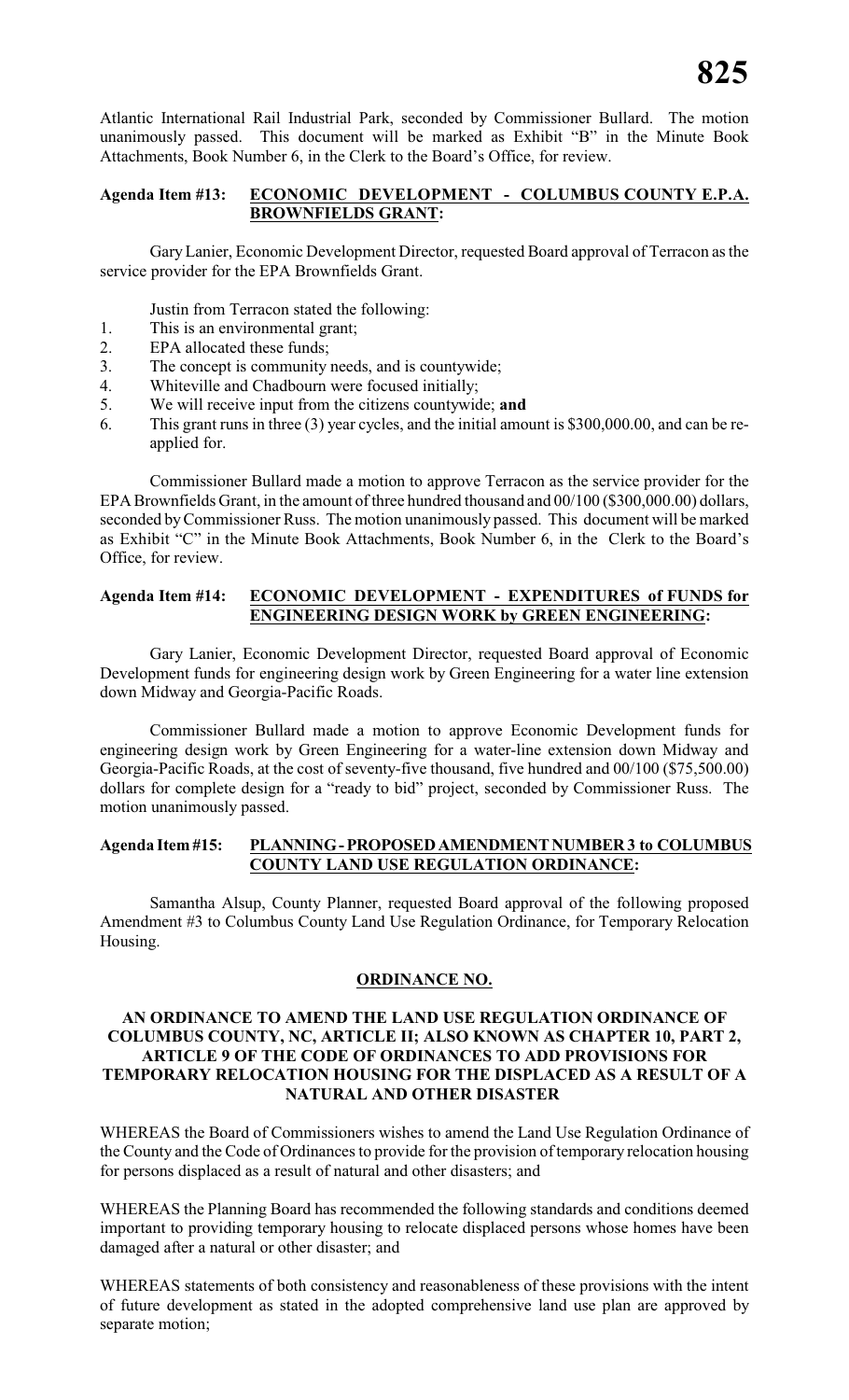THEREFORE **Article II of the Land Use Regulation Ordinance** is hereby amended to add the following section as follows:

#### **"Section III. Temporary Relocation Housing**

Temporary housing utilizing non-permanent facilities for the displaced as a result of a natural or other disaster in a neighborhood or area shall be allowed provided they meet the following requirements:

- 1. The proposed location shall be within a disaster area with specifically defined boundaries and under specific conditions as determined by a federal Disaster Declaration where public or individual assistance is made available, or as determined by the County Manager.
- 2. Temporary accommodations for the displaced as permitted by this section shall not be installed for more than 12 months from the date of the declaration or determination, except as authorized by the Board of Commissioners.
- 3. Temporary housing units shall be removed from the site within thirty(30) calendar days after completion of the rehabilitation work which may include, but not be limited to, issuance of a Certificate of Occupancy, Certificate of Completion, or final inspection if this occurs prior to the 12 month expiration or Board authorization term.
- 4. All applicants for temporary housing units shall register with the Building Inspections Department.
- 5. Temporary housing units may be subject to additional agency approvals which may include but not be limited to, water supply, wastewater disposal, solid waste management and disposal, building permits, storm water permits, or other utilities through the applicable regulatory office. Additional code requirements which may include, but not be limited to, building code and fire code shall be adhered to.
- 6. Temporary housing units shall comply with either the minimum National Flood Insurance Program standards as set forth in the Code of Federal Regulations, Title 44 Part 60 or the Columbus County Flood Damage Prevention Ordinance.
- 7. Each housing unit shall have a minimum setback of five (5) feet from any street right-of-way or property line."

AND THERFORE **Article 9 of the Code of Ordinances, Chapter 10, Part 2**, is hereby amended to add the following:

"Standard D – Temporary Relocation Housing

Temporary housing utilizing non-permanent facilities for the displaced as a result of a natural or other disaster in a neighborhood or area shall be allowed provided they meet the following requirements:

- 1. The proposed location shall be within a disaster area with specifically defined boundaries and under specific conditions as determined by a federal Disaster Declaration where public or individual assistance is made available, or as determined by the County Manager.
- 2. Temporary accommodations for the displaced as permitted by this section shall not be installed for more than 12 months from the date of the declaration or determination, except as authorized by the Board of Commissioners.
- 3. Temporary housing units shall be removed from the site within thirty(30) calendar days after completion of the rehabilitation work which may include, but not be limited to, issuance of a Certificate of Occupancy, Certificate of Completion, or final inspection if this occurs prior to the 12 month expiration or Board authorization term.
- 4. All applicants for temporary housing units shall register with the Building Inspections Department.
- 5. Temporary housing units may be subject to additional agency approvals which may include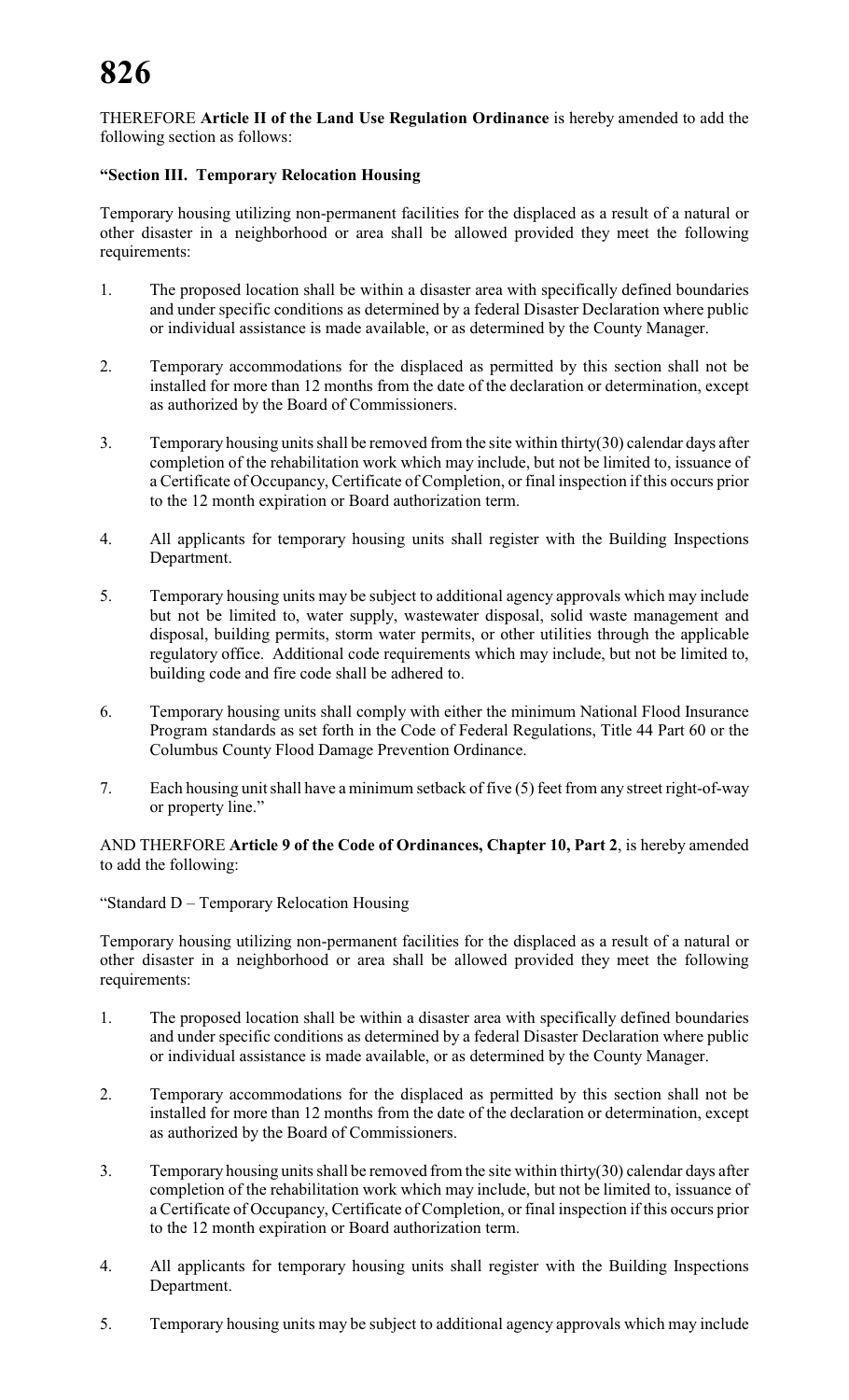but not be limited to, water supply, wastewater disposal, solid waste management and disposal, building permits, storm water permits, or other utilities through the applicable regulatory office. Additional code requirements which may include, but not be limited to, building code and fire code shall be adhered to.

- 6. Temporary housing units shall comply with either the minimum National Flood Insurance Program standards as set forth in the Code of Federal Regulations, Title 44 Part 60 or the Columbus County Flood Damage Prevention Ordinance.
- 7. Each housing unit shall have a minimum setback of five (5) feet from any street right-of-way or property line."

This amendment shall become effective upon adoption. Adopted this 3rd day of December, 2018.

#### /s/ **Trent Burroughs, Chairman Columbus County Board of Commissioners**

#### **Approved as to Form:** /s/ **Amanda B. Prince, Columbus County Attorney**

#### **Attest:**

#### /s/ **June B. Hall, Clerk to the Board**

Commissioner McDowell made a motion to approve Amendment #3 to Columbus County Land Use Regulation Ordinance, for Temporary Relocation Housing, seconded by Commissioner Prevatte. The motion unanimously passed.

Commissioner Prevatte made a motion to approve the following Governing Board Written Consistency Statement for Proposed Temporary Relocation Housing Amendment to Land Use Regulation Ordinance, seconded by Commissioner Russ. The motion unanimously passed.

#### **Governing Board Written Consistency Statement For Proposed Temporary Relocation Housing Amendment to Land Use Regulation Ordinance**

Having reviewed and considered the Proposed Amendment to the Land Use Regulation Ordinance, the accompanying documents, the analysis of the planning staff, and the comments from the public, the Columbus County Board of Commissioners adopts this statement of consistency:

The Proposed Amendment is reasonable and in the public interest because in September 2018 Hurricane Florence brought widespread devastation to the State of North Carolina and Columbus County, in particular; damage to residences, businesses, and the community is extensive; temporary housing is necessary for residents to return to the community, repair their properties, and resume their lives; and a provision for the short-term allowance of safe and temporary housing options is critically needed.

Furthermore, providing housing, even temporary housing, that is affordable and achievable is considered to be a high residential priority according to the 2012 Comprehensive Land Use Plan as stated in Section VI., Section B, P.5 (page 81).

For the reasons set forth above, the Board of Commissioners hereby advises and comments that the Proposed Amendment is consistent with the applicable land use plans and is reasonable and in the public interest.

This the 3rd day of December, 2018.

### /s/ **Trent Burroughs, Chairman Columbus County Board of Commissioners**

### **Agenda Item #16: FINANCE - RESOLUTION and AGREEMENT for DEPOSIT ACCOUNTS with BB&T and FIRST BANK:**

Bobbie Faircloth, Finance Officer, requested Board approval and adoption of the Resolution and Agreement for Deposit Accounts with BB&T and First Bank.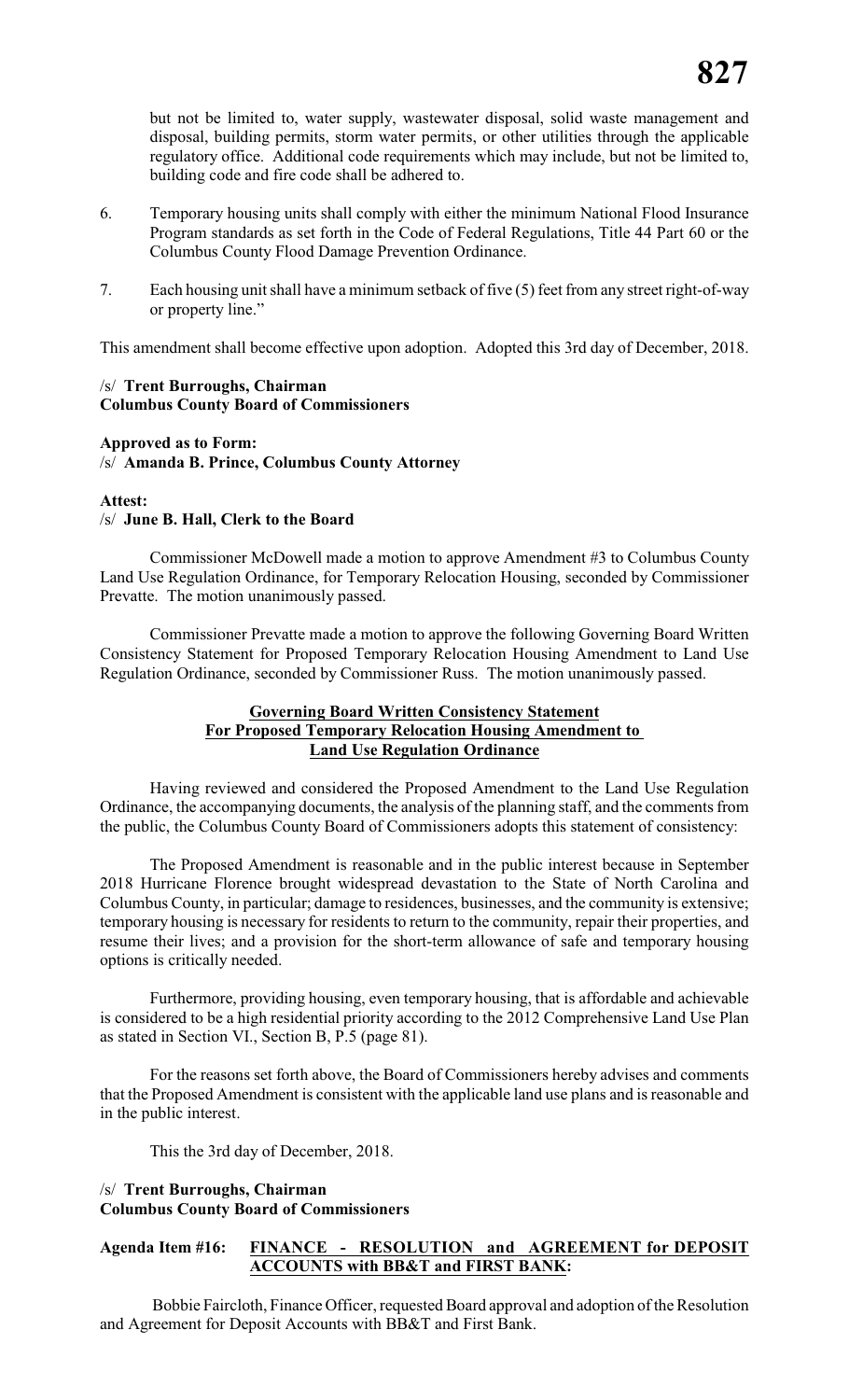Commissioner Russ made a motion to approve and adopt the Resolution and Agreement for Deposit Accounts with BB&T, and Corporate Authorization Resolution with First Bank for Columbus County Water District IV Reserve Fund, seconded by Commissioner McDowell. The motion unanimously passed. These documents will be marked as Exhibits "D" and "E", and kept on file in the Minute Book Attachments, Book Number 6, in the Clerk to Board's Office, for review.

#### **Agenda Item #17: NOTICE and RESOLUTION - CANCELLATION of DECEMBER 17, 2018 BOARD MEETING, UNLESS NEEDED:**

Michael H. Stephens, County Manager, requested Board approval and adoption of the following Notice and Resolution to Cancel Meeting of the Board of County Commissioners of Columbus County, North Carolina.

# **NOTICE and RESOLUTION to CANCEL MEETING of the BOARD of COUNTY COMMISSIONERS of COLUMBUS COUNTY, NORTH CAROLINA**

The **Board of County Commissioners** of Columbus County, North Carolina, unanimously approved on the 3rd day of December, 2018, to adopt the following **Resolution**.

#### **W I T N E S S E T H :**

**WHEREAS,** the **Board of County Commissioners** of Columbus County, North Carolina, has presently scheduled meetings at 6:30 P.M. on the first Monday and at 6:30 P.M. on the third Monday of each month; **and**

**WHEREAS,** the **Board of County Commissioners** of Columbus County, North Carolina, is desirous of cancelling the meeting scheduled for the third Monday in December, only.

**BE IT, THEREFORE, RESOLVED BY THE BOARD OF COUNTY COMMISSIONERS OF COLUMBUS COUNTY**, North Carolina, pursuant to N.C.G.S. 153A-40, to cancel the regular meeting of the said Board scheduled for December 17, 2018, be, and the same is hereby canceled, and the next regularly scheduled meeting of the said Board shall be in the Columbus County Commissioners' Chambers, Dempsey B. Herring Courthouse Annex, 112 West Smith Street, Whiteville, North Carolina, on Monday, January 07, 2019.

**BE IT, FURTHER, RESOLVED** by the **Board of County Commissioners** that a copy of this **Resolution** and **Notice** shall be placed on the Courthouse Bulletin Board, as well as forwarded to all of the news media who has requested notice.

**ADOPTED** this the 3rd day of December, 2018.

#### **COLUMBUS COUNTY BOARD OF COMMISSIONERS** /s/ **TRENT BURROUGHS, Chairman ATTESTED BY:** /s/ **JUNE B. HALL, Clerk to Board**

Commissioner Prevatte made a motion to approve the Notice and Resolution to Cancel Meeting of the Board of County Commissioners of Columbus County, North Carolina, seconded by Commissioner McDowell. The motion unanimously passed.

#### **Agenda Item #18: RESOLUTION - APPROVAL AND ADOPTION OF SIGNATORY RESOLUTION BY THE COLUMBUS COUNTY BOARD OF COMMISSIONERS:**

June B. Hall, Clerk to the Board, requested Board approval and adoption of the following Signatory Resolution by the Columbus County Board of Commissioners.

#### **SIGNATORY RESOLUTION by the COLUMBUS COUNTY BOARD OF COMMISSIONERS**

**WHEREAS,** in the execution of business matters and other pertinent transactions pertaining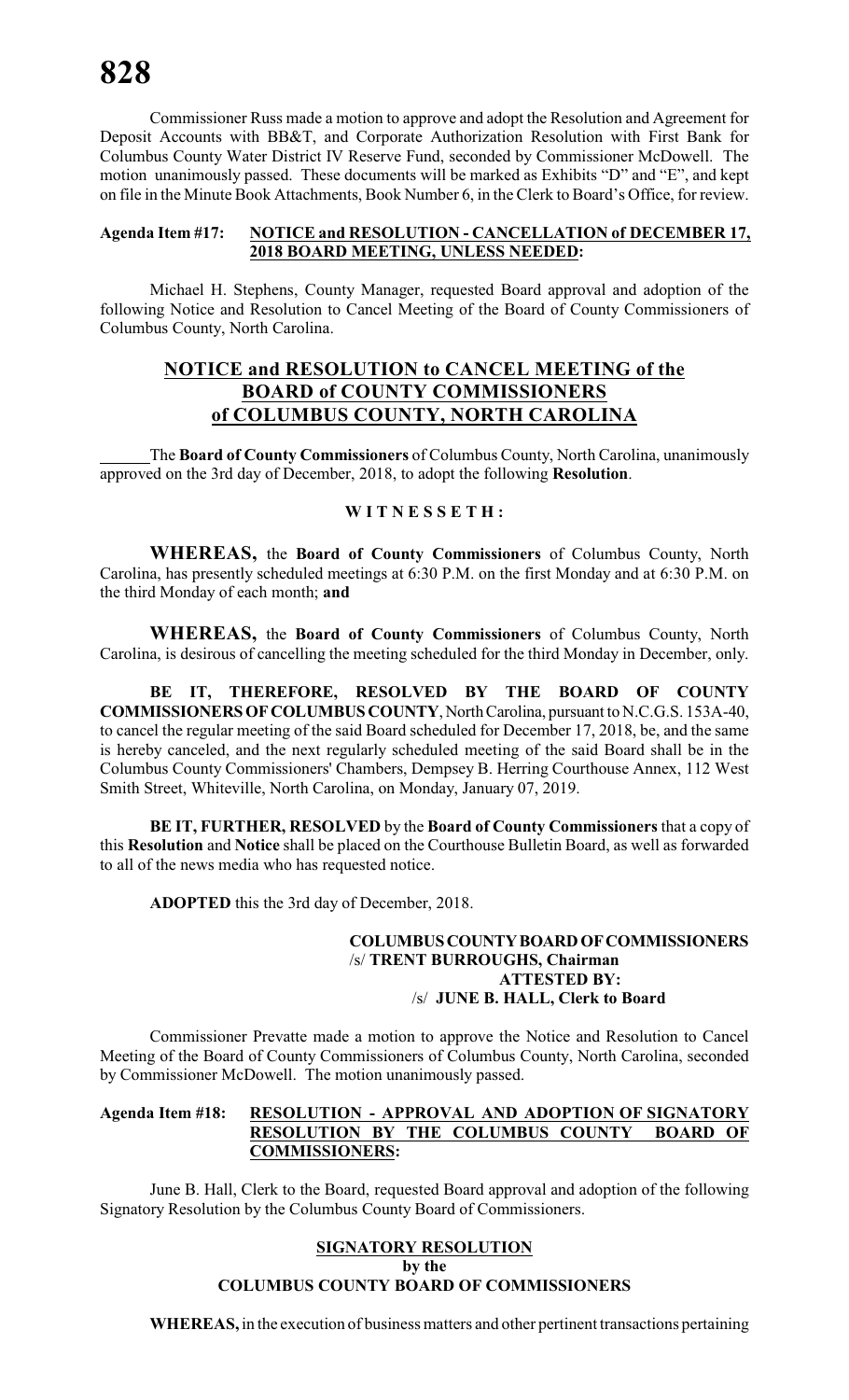to the operations of local government affairs, it is necessary, and legally required, to have on board a Chairman and Vice Chairman to serve on behalf and in the best interest of the Columbus County Board of Commissioners and the citizens of Columbus County; **and**

**WHEREAS,** at the first regular scheduled meeting in the month of December, annually, a Chairman and Vice Chairman is voted on and elected from the now seven (7) member Columbus County Board of Commissioners; **and**

**WHEREAS,** the Chairman and Vice Chairman of the said Columbus County Board of Commissioners, or their designee, have due authority to sign, execute and administer any and all documents on behalf, and in the best interest, of Columbus County.

**THEREFORE, BE IT RESOLVED,** by popular vote of the seven (7) member Columbus County Board of Commissioners, on the 3rd day of December, 2018, Commissioner Trent Burroughs has been duly elected to serve as Chairman and Commissioner P. Edwin Russ has been duly elected to serve as Vice Chairman for the Columbus County Board of Commissioners, or their designee, to sign, execute and administer any and all documents necessary in the normal operation of business and related affairs for the Columbus County Board of Commissioners and the citizens of Columbus County. The aforementioned will serve in these capacities until the first regular scheduled meeting in December, 2019.

**ADOPTED** this the 3rd day of December, 2018.

#### **COLUMBUS COUNTY BOARD OF COMMISSIONERS** /s/ **TRENT BURROUGHS, Chairman ATTESTED BY:** /s/ **JUNE B. HALL, Clerk to Board**

Commissioner Prevatte made a motion to approve and adopt the Signatory Resolution by the Columbus County Board of Commissioners, seconded by Commissioner Russ. The motion unanimously passed.

### **Agenda Item #19: GOVERNING BODY - VOTING DELEGATE for the 2019 NCACC LEGISLATIVE GOALS CONFERENCE:**

Michael Stephens, County Manager, requested the Board to designate a voting delegate for the 2019 NCACC Legislative Goals Conference. (This item was tabled at the November 05, 2018 meeting.)

Commissioner McDowell made a motion to designate Chairman Trent Burroughs as the voting delegate for the 2019 NCACC Legislative Goals Conference, seconded by Commissioner Russ. The motion unanimously passed.

#### **Agenda Item #20: TAX - REVALUATION CONTRACT:**

Needom G. Hughes, IV, Tax Administrator, requested Board approval of the Contract Agreement of Appraisal Services from Inland Associates, Incorporated.

Commissioner Bullard made a motion to approve the Contract Agreement of Appraisal Services from Inland Associates, Incorporated, at the cost of one hundred ninety-six thousand, and 00/100 (\$196,000.00) dollars, seconded by Commissioner Russ. The motion unanimously passed. This document will be marked as Exhibit "F", and kept on file in the Minute Book Attachments, Book Number 6, in the Office of the Clerk to the Board, for review.

#### **Agenda Item #21: ADMINISTRATION - HURRICANE MATTHEW DRA-17 PROGRAM:**

Michael Stephens, County Manager, requested Board approval of rehabilitation contractor for Unit 17-24 in the 2017 DRA Program from the following Bidders List in a Memo bearing date of November 16, 2018, from The Adams Company, Incorporated.

On November 15, 2018 at 2:00 P.M., bids were opened and read aloud for the rehabilitation of one home (Unit 17-24) in the 2017 DRA Program. The results were as follows: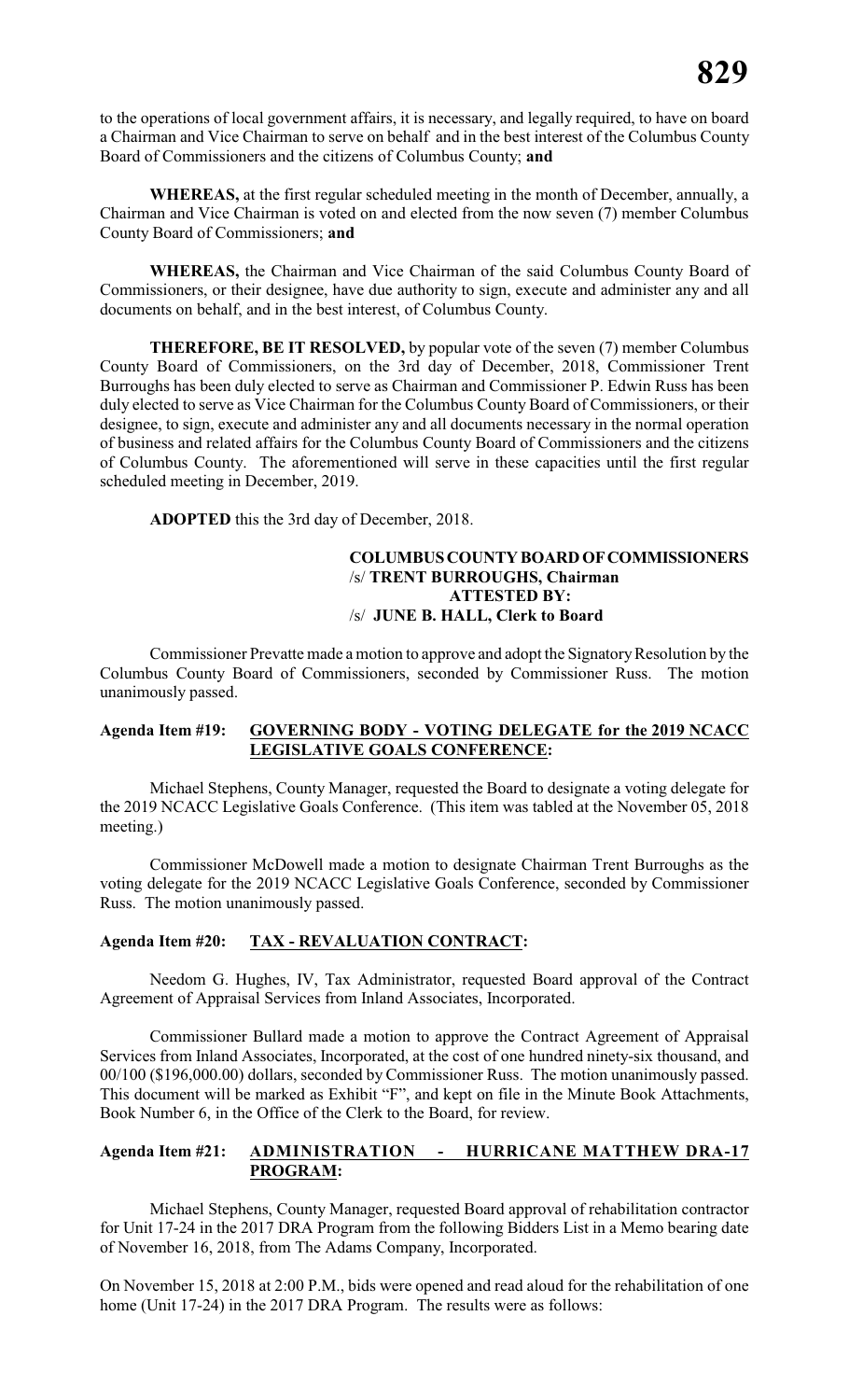| 1. | Robert Strickland     | \$33,490.00 |
|----|-----------------------|-------------|
| 2. | <b>Frankie Demery</b> | \$39,910.00 |

Based upon this information, it is recommended that Columbus County hire Robert Strickland to complete the rehabilitation on Unit 17-24 for the Columbus County DRA-17 project. Please confirm acceptance of this recommendation by signature below.

#### Columbus County Approval DATE: 12-03-2018 /s/ **MIKE STEPHENS, County Manager**

Commissioner McDowell made a motion to approve to hire Robert Strickland to complete the rehabilitation on Unit 17-24 for the Columbus CountyDRA-17 project, at the cost of thirty-three thousand, four hundred ninety, and 00/100 (\$33,490.00) dollars, seconded by Commissioner Prevatte. The motion unanimously passed.

## **Agenda Item #22: APPOINTMENTS - COMMITTEE/BOARDS:**

June B. Hall, Clerk to the Board, requested the following appointments/reappointments/replacements be made to the following boards/committees.

| <b>COMMITTEE</b>                                                                         | ZONE/<br>EB                                      | PERSON(S)                                                                      | <b>EXPIR.</b><br><b>DATE</b>           | <b>BOARD</b><br><b>ACTION</b>                         |
|------------------------------------------------------------------------------------------|--------------------------------------------------|--------------------------------------------------------------------------------|----------------------------------------|-------------------------------------------------------|
| Cape Fear RPO RTAC<br><b>Motion: McDowell</b><br><b>Second: Bullard</b>                  | EB<br>EB                                         | P. Edwin Russ<br>Giles E. Byrd                                                 | 2017-2018<br>2017-2018                 | <b>Re-Appoint</b><br><b>Re-Appoint</b>                |
| Emergency<br><b>Communications Oversight</b><br>Committee                                | I<br>VI<br>VII                                   | Thurman Roseboro<br>Deuce Niven<br>Edwin Ezzell                                | 12/2018<br>12/2018<br>12/2018          | <b>HOLD</b><br><b>HOLD</b><br><b>Re-Appoint</b>       |
| Health (Board of)<br><b>Motion: McDowell</b><br><b>Second: Prevatte</b>                  | EB<br>III<br>$\ensuremath{\mathbf{V}}$           | Nicole Martin, D.V.M. (At<br>Large)<br>George Floyd<br>Christy T. Perdue, M.D. | 12-31-2018<br>12-31-2018<br>12-31-2018 | <b>Re-Appoint</b><br><b>HOLD</b><br><b>Re-Appoint</b> |
| Columbus Regional<br>Healthcare System<br><b>Motion: Russ</b><br><b>Second: Bullard</b>  | EB                                               | Giles E. Byrd<br><b>Trent Burroughs</b>                                        | 12-2018<br>12-2018                     | <b>Re-Appoint</b><br><b>Re-Appoint</b>                |
| <b>EMS Peer Review</b><br>Committee<br><b>Motion: Bullard</b><br><b>Second: Prevatte</b> | EB                                               | James E. Prevatte<br>P. Edwin Russ                                             | 12-04-2018<br>12-04-2018               | <b>Re-Appoint</b><br><b>Re-Appoint</b>                |
| Fire Peer Review<br>Committee<br><b>Motion: Russ</b><br><b>Second: Prevatte</b>          | EB                                               | Charles T. McDowell<br><b>Ricky Bullard</b>                                    | 12-04-2018<br>12-04-2018               | <b>Re-Appoint</b><br><b>Re-Appoint</b>                |
| Nursing Home Community<br><b>Advisory Committee</b>                                      | EB                                               | Naomi Ward - Resigned-<br>-5 Vacancies-                                        | 11-05-2018<br>-----                    | <b>HOLD</b>                                           |
| <b>Planning Board</b>                                                                    | I<br>$\mathbf{I}$<br>$\mathop{\rm III}\nolimits$ | Franklin Thurman<br>(HOLD)<br>Linda Jablonowski<br>Marshall Nichols (HOLD)     | 09-30-2018<br>09-30-2018<br>09-30-2018 | <b>HOLD</b><br><b>Re-Appoint</b><br><b>HOLD</b>       |
| Southeastern Economic<br><b>Development Commission</b>                                   | VI                                               | <b>Ricky Bullard</b>                                                           | 12/20/2018                             | <b>Re-Appoint</b>                                     |
| Columbus County Board of<br>Adjustments                                                  | V<br><b>VII</b>                                  | Ronald Ward (Do not re-<br>appoint)<br>Kathryn A. Faulk                        | <b>Not Listed</b><br><b>Not Listed</b> | <b>HOLD</b><br><b>Re-Appoint</b>                      |
| Tourism Development<br>Authority                                                         | I<br>$\mathop{\rm III}\nolimits$                 | Amber Bellamy<br><b>Chandler Worley</b>                                        | 12/2018<br>12/2018                     | <b>HOLD</b><br><b>HOLD</b>                            |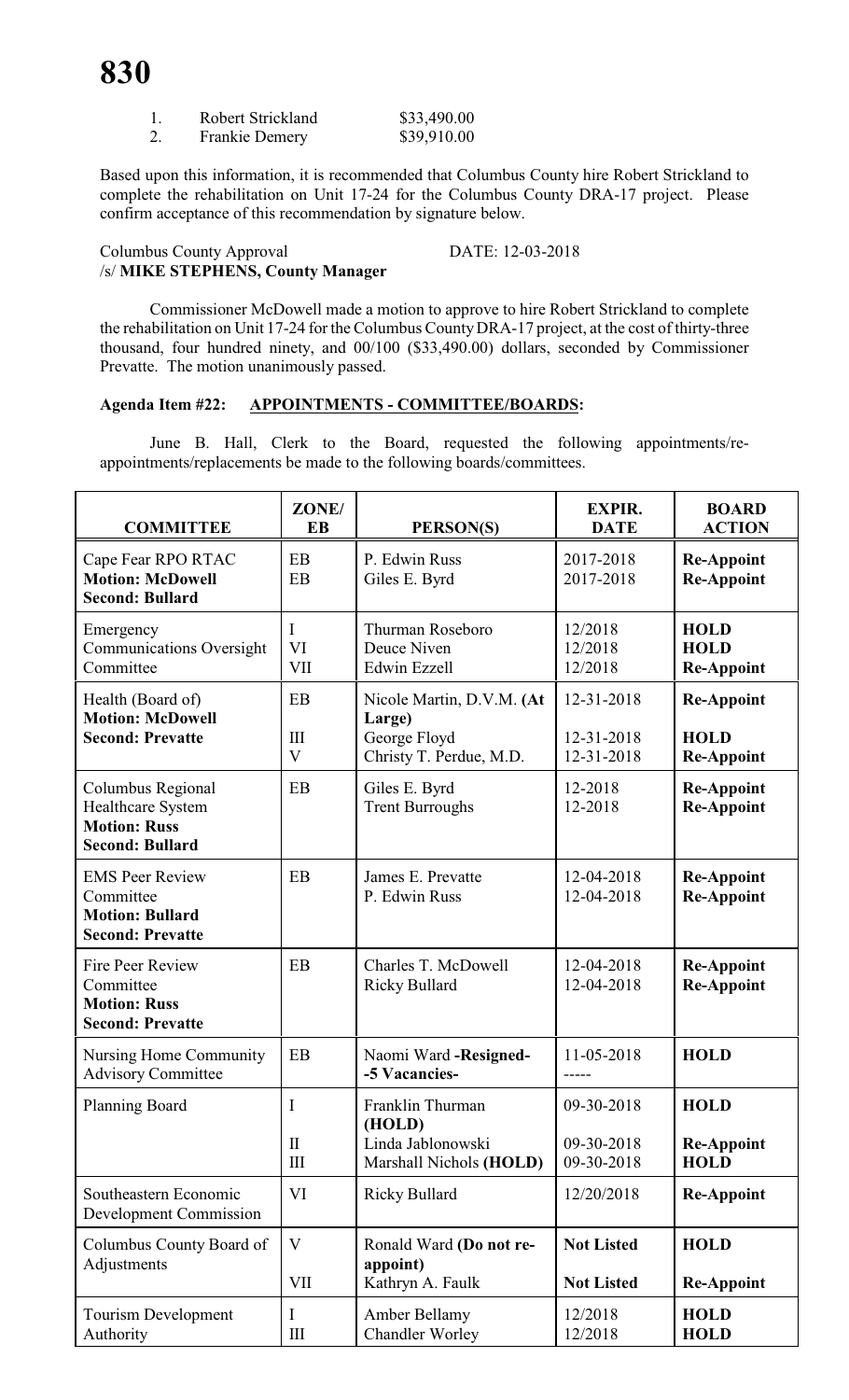| <b>COMMITTEE</b>                                                     | ZONE/<br>EB | PERSON(S)                                           | <b>EXPIR.</b><br><b>DATE</b> | <b>BOARD</b><br><b>ACTION</b> |
|----------------------------------------------------------------------|-------------|-----------------------------------------------------|------------------------------|-------------------------------|
| Whiteville (City of) Zoning<br>Board of Adjustment                   | EB          | -Vacancy-ETJ                                        |                              | <b>HOLD</b>                   |
| Cape Fear RPO RTAC<br><b>Motion: Russ</b><br><b>Second: McDowell</b> | EB          | <b>Alternate Member:</b><br><b>Jerome McMillian</b> | 2018-2019                    | Appoint                       |

# **BOARD MEMBER EXCUSED:**

At 11:01 A.M., Commissioner Prevatte requested that he be excused from the Board Meeting for a doctor's appointment.

#### **RECESS REGULAR SESSION and enter into COMBINATION MEETING of COLUMBUS COUNTY WATER and SEWER DISTRICTS I, II, III, IV and V BOARD MEETING:**

At 11:05 A.M., Commissioner McDowell made a motion to recess Regular Session and enter into a **combination meeting** of Columbus County Water and Sewer Districts I, II, III, IV and V Board Meeting, seconded by Commissioner McMillian. The motion unanimously passed.

#### **Agenda Item #23: COLUMBUS COUNTY WATER and SEWER DISTRICTS I, II, III, IV and V - APPROVAL of BOARD MEETING MINUTES:**

November 19, 2018 **Combination Meeting** of Columbus County Water and Sewer Districts I, II, III, IV and V Board Meeting **(5 sets)**

This information will be recorded in Minute Book Number 2 for each Water District, respectively.

### **ADJOURN COMBINATION MEETING of COLUMBUS COUNTY WATER and SEWER DISTRICTS I, II, III, IV and V BOARD MEETING:**

At 11:06 A.M., Commissioner Russ made a motion to adjourn the **combination meeting** of Columbus County Water and Sewer Districts I, II, III, IV and V Board Meeting, and resume Regular Session, seconded by Commissioner Bullard. The motion unanimously passed.

# **Agenda Item #24: CONSENT AGENDA ITEMS:**

Commissioner McDowell made a motion to approve the following Consent Agenda Items, seconded by Commissioner Russ. The motion unanimously passed.

| <b>TYPE</b>                           | <b>ACCOUNT</b> | <b>DETAILS</b>                | <b>AMOUNT</b> |  |
|---------------------------------------|----------------|-------------------------------|---------------|--|
| <b>Expenditures</b>                   | 10-4310-535300 | <b>M&amp;R</b> Vehicles       | 4,032         |  |
| <b>Revenues</b>                       | 10-3431-489000 | Miscellaneous Revenue         | 4,032         |  |
| <b>Expenditures</b>                   | 10-4310-535300 | M & R Vehicles                | 7,948         |  |
| <b>Revenues</b>                       | 10-3431-489000 | Miscellaneous Revenue         | 7.948         |  |
| 10-5301-533001<br><b>Expenditures</b> |                | CP&L Energy (Energy Neighbor) | (3,351)       |  |
|                                       | 10-5301-549986 | Crisis Intervention           | 81,300        |  |
| 10-3530-430076<br><b>Revenues</b>     |                | CP&L Energy (Energy Neighbor) | (3,351)       |  |
|                                       | 10-3530-430068 | Crisis Intervention           | 81,300        |  |

#### A. **Budget Amendments:**

#### B. **Tax Refunds and Releases:**

*Property Value* \$847.37 Community Pools Inc. **PROPERTY:** 23898 Total: \$871.13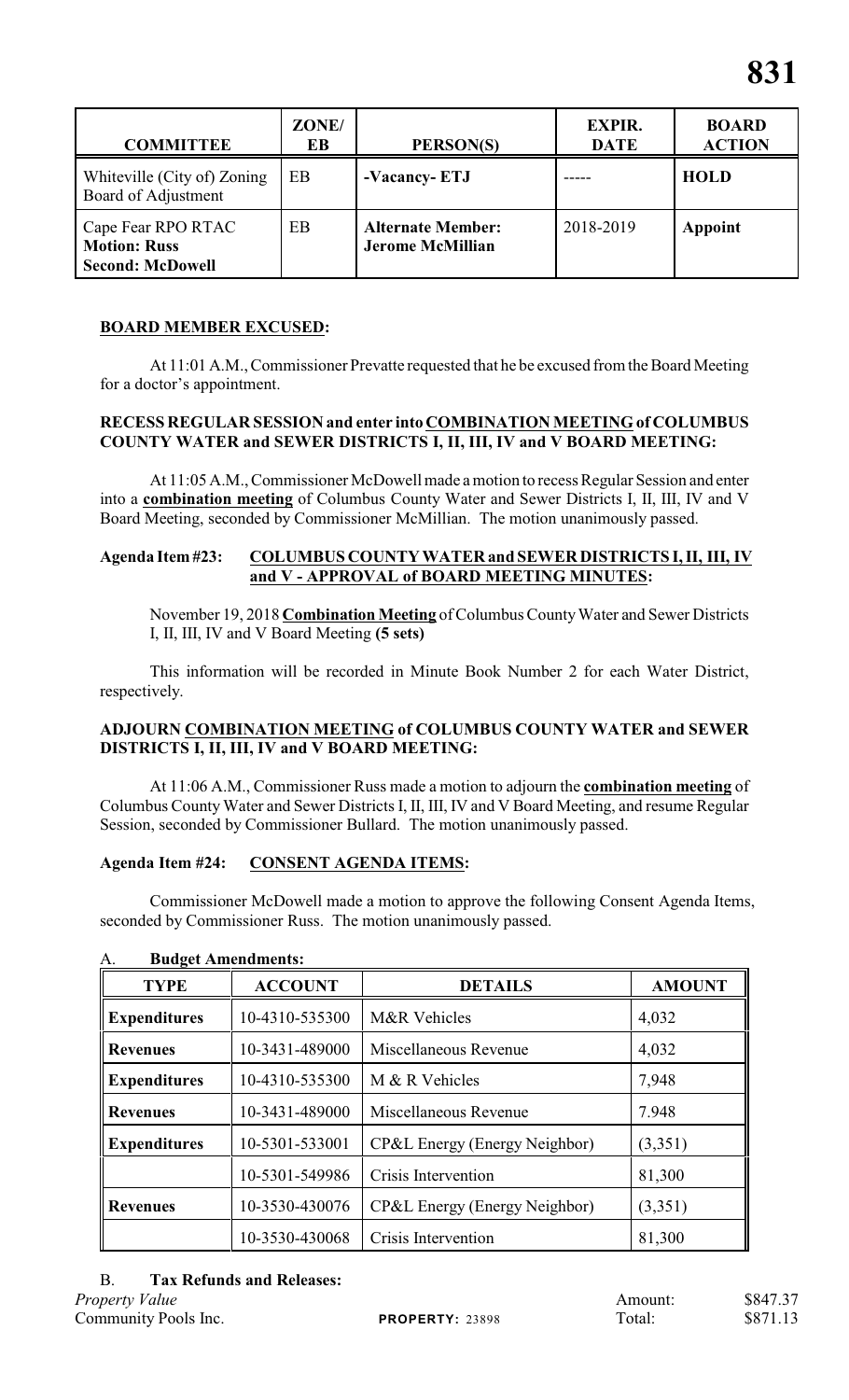|               | Value: \$39,600.00 Year: 16-18 Account:                                          |       |         |                                             | 13-08640                                                                                   | Bill#:                 | 99999 |          |
|---------------|----------------------------------------------------------------------------------|-------|---------|---------------------------------------------|--------------------------------------------------------------------------------------------|------------------------|-------|----------|
|               | Release entire value. Sold at tax sale. Release Columbus Rescue(23.76)           |       |         |                                             |                                                                                            | Amount:                |       | \$0.00   |
|               | <b>Property Value</b><br>Kissam, Tracy J. (Heirs) & Gayle Miller PROPERTY: 14981 |       |         |                                             |                                                                                            | Total:                 |       | \$276.97 |
|               | Value: \$75,200.00                                                               | Year: | 2013    | Account:                                    | 08-00816<br>Release value. Sold at tax sale. Release East Columbus(43.93) release Columbus | Bill#:                 | 31190 |          |
| Rescue(15.04) | <b>Property Value</b>                                                            |       |         |                                             |                                                                                            | Amount:                |       | \$60.36  |
|               | McLeod, Helen Ernestine<br>Value: \$7,400.00                                     | Year: | $16-18$ | PROPERTY: 28967<br>Account:                 | 15-25065<br>Release portion of value. Did not match deed. Release Acme Delco(9.00) release | Total:<br>Bill#: 99999 |       | \$70.86  |
| Refunds       | Columbus Rescue(1.50)                                                            |       |         |                                             |                                                                                            | Amount:                |       | \$0.00   |
| Value: \$0.00 | Chappell, Billy C Jr.<br>Refund user fee. DB                                     | Year: | 2018    | <b>PROPERTY: 91270</b><br>Account:          | 09-04322                                                                                   | Total:<br>Bill#: 98766 |       | \$200.00 |
| User Fee      |                                                                                  |       |         |                                             |                                                                                            | Amount:                |       | \$0.00   |
| Value: \$0.00 | Batten, Patricia A<br>Release user fee. Dbilled.                                 | Year: | 2018    | <b>PROPERTY: 90539</b><br>Account:          | 03-01631                                                                                   | Total:<br>Bill#: 92986 |       | \$200.00 |
| User Fee      |                                                                                  |       |         |                                             |                                                                                            | Amount:                |       | \$0.00   |
| Value: \$0.00 | Bellamy, Larry E & Diane A<br>Release user fee. Dbilled.                         | Year: | 2018    | <b>PROPERTY: 21165</b><br>Account:          | 12-01205                                                                                   | Total:<br>Bill#: 93442 |       | \$200.00 |
| User Fee      |                                                                                  |       |         |                                             |                                                                                            | Amount:                |       | \$0.00   |
| Value: \$0.00 | Bowen, E W & Chaneta D<br>Release user fee. Dbilled                              | Year: | 2018    | PROPERTY: 28692<br>Account:                 | 15-04316                                                                                   | Total:<br>Bill#: 94870 |       | \$200.00 |
| User Fee      |                                                                                  |       |         |                                             |                                                                                            | Amount:                |       | \$0.00   |
|               | Brigman, Daphne Diane<br>Value: $$0.00$<br>Release user fee. Dbilled.            | Year: | 2018    | <b>PROPERTY: 26902</b><br>Account: 14-05761 |                                                                                            | Total:<br>Bill#: 95308 |       | \$200.00 |
| User Fee      |                                                                                  |       |         |                                             |                                                                                            | Amount:                |       | \$0.00   |
| Value: \$0.00 | Britt, Gary W & Linda<br>Release user fee. Only 1 house liveable.                | Year: | 2018    | <b>PROPERTY: 79983</b><br>Account:          | 12-02540                                                                                   | Total:<br>Bill#: 95370 |       | \$200.00 |
| User Fee      |                                                                                  |       |         |                                             |                                                                                            | Amount:                |       | \$0.00   |
| Brown, Daniel | Value: \$0.00<br>Release user fee. Overbilled.                                   | Year: | 2018    | <b>PROPERTY: 88818</b><br>Account:          | 04-00628                                                                                   | Total:<br>Bill#: 95656 |       | \$226.00 |
| User Fee      |                                                                                  |       |         |                                             |                                                                                            | Amount:                |       | \$0.00   |
|               | Bullard, Paul Levon<br>Value: \$0.00<br>Release user fee. Vacant.                | Year: | 2018    | <b>PROPERTY: 17434</b><br>Account:          | 10-01760                                                                                   | Total:<br>Bill#: 96645 |       | \$113.00 |
| User Fee      |                                                                                  |       |         |                                             |                                                                                            | Amount:                |       | \$0.00   |
| Value: \$0.00 | Clewis, James Michael<br>Release user fee. Vacant.                               | Year: | 2018    | <b>PROPERTY: 841</b><br>Account:            | 01-06995                                                                                   | Total:<br>Bill#: 99237 |       | \$200.00 |
| User Fee      |                                                                                  |       |         |                                             |                                                                                            | Amount:                |       | \$0.00   |
| Value: \$0.00 | Cooke, Rosemary J.<br>Release user fee. Vacant                                   | Year: | 2018    | <b>PROPERTY: 19504</b><br>Account:          | 11-04018                                                                                   | Total:<br>Bill#: $15$  |       | \$200.00 |
| User Fee      |                                                                                  |       |         |                                             |                                                                                            | Amount:                |       | \$0.00   |
|               | Faulk, Gayle Bellamy<br>Value: $$0.00$<br>Release user fee. Vacant.              | Year: | 2018    | PROPERTY: 63800<br>Account:                 | 06-05454                                                                                   | Total:<br>Bill#: 4368  |       | \$200.00 |
| User Fee      |                                                                                  |       |         |                                             |                                                                                            | Amount:                |       | \$0.00   |
| Value: \$0.00 | Faulk, Hester & Creasie<br>Release user fee. Vacant.                             | Year: | 2018    | <b>PROPERTY: 24153</b><br>Account:          | 13-12700                                                                                   | Total:<br>Bill#:       | 4400  | \$200.00 |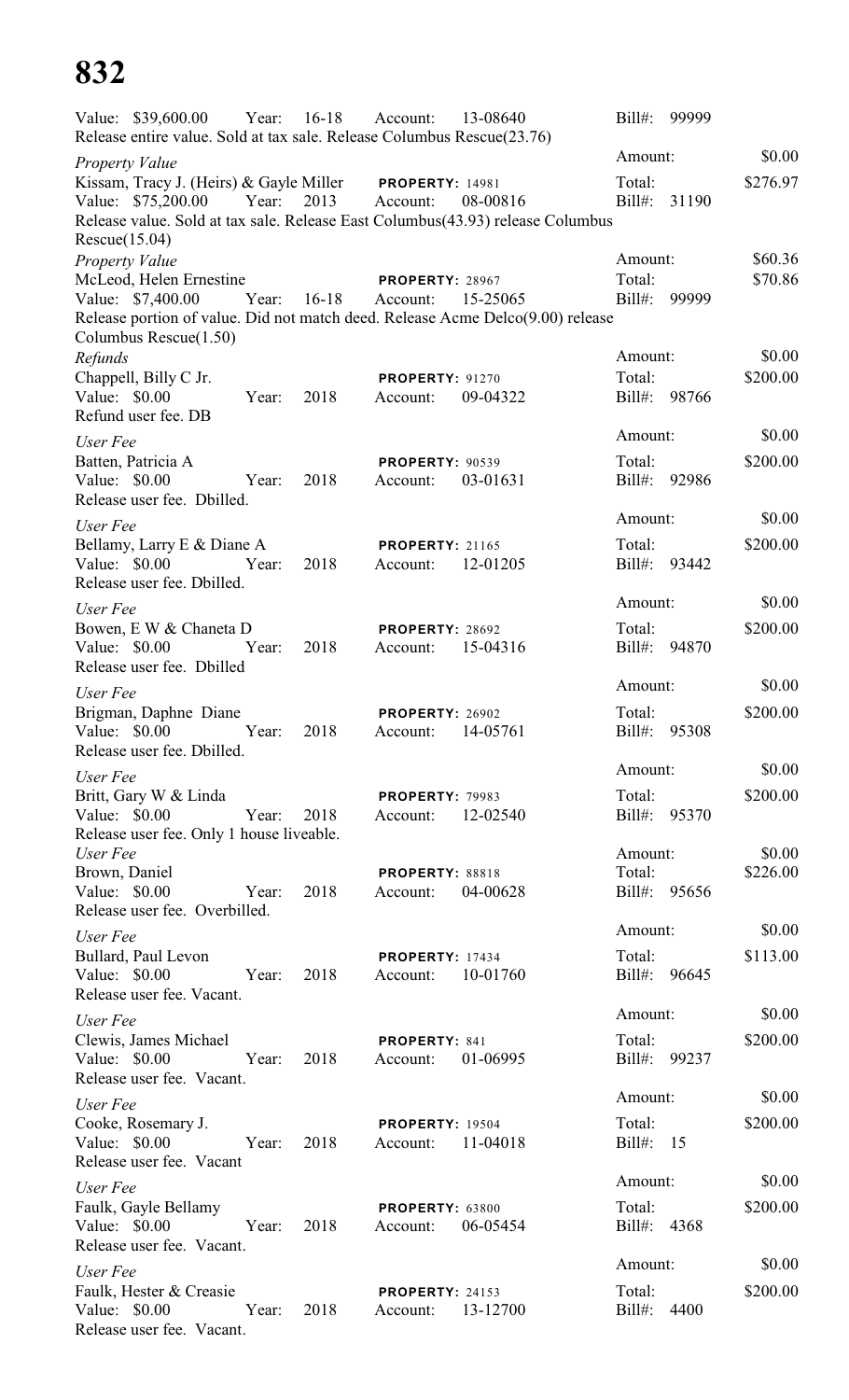| User Fee                                                                                                                 |                                             |          | Amount:                           | \$0.00             |
|--------------------------------------------------------------------------------------------------------------------------|---------------------------------------------|----------|-----------------------------------|--------------------|
| Gerald, Rachel<br>Value: \$0.00<br>Year:                                                                                 | <b>PROPERTY: 10827</b><br>2018<br>Account:  | 06-13900 | Total:<br>Bill#: 7101             | \$200.00           |
| Release user fee. Listed on Act#06-13788                                                                                 |                                             |          | Amount:                           | \$0.00             |
| User Fee<br>Hall, Christine H.<br>Value: \$0.00<br>2018<br>Year:<br>Release user fee. Vacant.                            | <b>PROPERTY: 27515</b><br>Account:          | 15-02633 | Total:<br>Bill#: 9691             | \$200.00           |
| User Fee                                                                                                                 |                                             |          | Amount:                           | \$0.00             |
| Kelly, Ricky Dean<br>Value: \$0.00<br>Year:<br>2018<br>Release user fee. Vacant.                                         | <b>PROPERTY: 86240</b><br>Account:          | 15-03145 | Total:<br>Bill#: 15976            | \$200.00           |
| User Fee<br>Kinser, Lakitta M.<br>Value: \$0.00<br>2018<br>Year:<br>Release user fees. Vacant                            | PROPERTY: 79436<br>Account:                 | 13-01721 | Amount:<br>Total:<br>Bill#: 16318 | \$0.00<br>\$400.00 |
| User Fee                                                                                                                 |                                             |          | Amount:                           | \$0.00             |
| McPherson, Rodney Clay & Linda Gore<br>Value: \$0.00<br>Year:<br>2018<br>Release user fees. Vacant.                      | <b>PROPERTY: 15349</b><br>Account:          | 09-04211 | Total:<br>Bill#: 21147            | \$400.00           |
| User Fee                                                                                                                 |                                             |          | Amount:                           | \$0.00             |
| Nance, Debbie<br>Value: \$0.00<br>2018<br>Year:<br>Release user fee. Dbilled.                                            | <b>PROPERTY: 85660</b><br>Account:          | 11-05714 | Total:<br>Bill#: 23196            | \$200.00           |
| User Fee                                                                                                                 |                                             |          | Amount:                           | \$0.00             |
| Nance, James D<br>Value: \$0.00<br>2018<br>Year:<br>Release user fee. Vacant.                                            | <b>PROPERTY: 90610</b><br>Account:          | 12-03812 | Total:<br>Bill#: 23242            | \$200.00           |
| User Fee                                                                                                                 |                                             |          | Amount:                           | \$0.00             |
| Nance, James D<br>Value: \$0.00 Year: 2018<br>Release user fee. Vacant.                                                  | <b>PROPERTY: 20807</b><br>Account: 12-19965 |          | Total:<br>Bill#: 23232            | \$200.00           |
| User Fee                                                                                                                 |                                             |          | Amount:                           | \$0.00             |
| Nance, James Denver & Patricia W PROPERTY: 21920<br>2018<br>Value: \$0.00<br>Year:<br>Release user fee. Dbilled.         | Account: 12-19963                           |          | Total:<br>Bill#: 23243            | \$200.00           |
| User Fee                                                                                                                 |                                             |          | Amount:                           | \$0.00             |
| Norris, Anna N. & Jenna Lauren <b>PROPERTY</b> : 80163<br>Value: \$0.00<br>2018<br>Year:<br>Release user fee. Land only. | Account:                                    | 09-04416 | Total:<br>Bill#: 24021            | \$200.00           |
| User Fee                                                                                                                 |                                             |          | Amount:                           | \$0.00             |
| Rabon, Grayson<br>Value: \$0.00 Year:<br>2018<br>Release user fee. Vacant                                                | PROPERTY: 86451<br>Account: 13-02259        |          | Total:<br>Bill#: 27312            | \$200.00           |
| User Fee                                                                                                                 |                                             |          | Amount:                           | \$0.00             |
| Reeves, William Kenneth<br>Value: \$0.00<br>Year:<br>2018<br>Release user fee on 2 cans. Triple billed.                  | PROPERTY: 7627<br>Account:                  | 03-03216 | Total:<br>Bill#: 27950            | \$400.00           |
| User Fee                                                                                                                 |                                             |          | Amount:                           | \$0.00             |
| Rogers, Donnie Kellihan<br>Value: \$0.00<br>Year:<br>2018<br>Release user fee. Vacant                                    | <b>PROPERTY: 22363</b><br>Account:          | 12-23440 | Total:<br>Bill#: 28723            | \$200.00           |
| User Fee                                                                                                                 |                                             |          | Amount:                           | \$0.00             |
| Smith, Donald D (ETAL)<br>Year:<br>Value: \$0.00<br>Release 1 can. Billed to home.                                       | <b>PROPERTY: 25512</b><br>2018<br>Account:  | 13-02607 | Total:<br>Bill#: 31758            | \$200.00           |
| User Fee                                                                                                                 |                                             |          | Amount:                           | \$0.00             |
| Stevens, Bobby C & Daisey Mae Dale PROPERTY: 89353<br>Value: \$0.00<br>Year:<br>2018                                     | Account:                                    | 15-05151 | Total:<br>Bill#: 34196            | \$200.00           |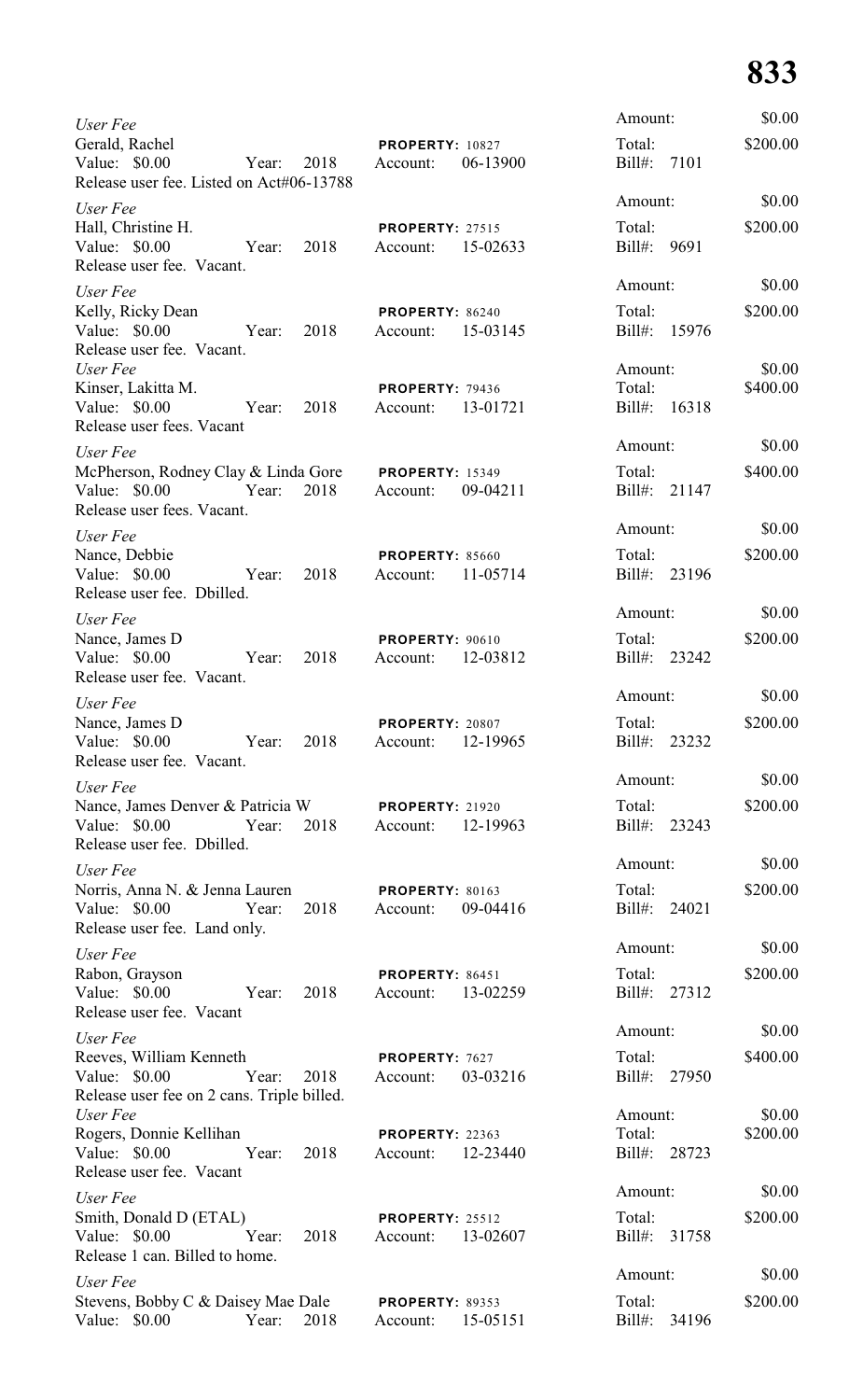Release user fee. Vacant.

| User Fee                   |       |      |                        |          | Amount:                  | \$0.00   |
|----------------------------|-------|------|------------------------|----------|--------------------------|----------|
| Strickland, Joe            |       |      | <b>PROPERTY: 00000</b> |          | Total:                   | \$200.00 |
| Value: $$0.00$             | Year: | 2018 | Account:               | 16-05553 | Bill#: 34824             |          |
| Release user fee. Vacant   |       |      |                        |          |                          |          |
| User Fee                   |       |      |                        |          | Amount:                  | \$0.00   |
| Worley, Moody Bardin III   |       |      | <b>PROPERTY: 91601</b> |          | Total:                   | \$200.00 |
| Value: $$0.00$             | Year: | 2018 | Account:               | 16-18264 | $\text{Bill}$ :<br>41866 |          |
| Release user fee. Dbilled. |       |      |                        |          |                          |          |

### **Agenda Item #25: COMMENTS:**

Chairman Burroughs opened the floor for comments. The following spoke.

### A. **Department Manager:**

**Julie Strickland, Parks and Recreation Manager:** stated I would like to invite you to the  $29<sup>th</sup>$  Annual Candlelight Event on December 10, 2018, at 5:30 P.M., at Vineland Depot.

### B. **Board of Commissioners:**

1. **Vice Chairman Russ:** stated the following:

-Does Animal Control have service for stray dogs after hours? Loretta Shipman, Animal Control Director, replied stating they do not do anything after 5:00 P.M. unless it is an emergency.;

-Let the record show that we did send a resolution that we do not support Malec Brothers in Delco;

-I met with several people and groups in the eastern end of the County regarding Highway 87 and their plans are as follows:

- -Highway 87 will go straight
- -Highway 11 will loop over Highway 87
- -Big loop around
- -no stop signs
- -will take two (2) years to materialize; **and**

-I wish everyone a safe and Merry Christmas.

# 2. **Commissioner McDowell:** stated the following:

-I would like to welcome Commissioner McMillian to the Board, and things will slow down;

-I would like to know if we have been given the property at the GP site for the First Responders Site we were promised. Mike Stephens, County Manager, replied stating I have corresponded with R.J. Corman, and they have not replied. They do have litigation with Project Black at this time.; **and** -I wish everyone a very safe and Merry Christmas.

# 3. **Commissioner Bullard:** stated the following:

-Congratulations to Commissioner McMillian and I look forward to working with you; **and**

-Everybody have a positive impact on someone's life.

4. **Commissioner McMillian:** stated the following: -Thank everyone for helping place me in this position; -I look forward to working with the Board; **and** -Merry Christmas and Happy New Year to everyone.

# 5. **Chairman Burroughs:** stated the following:

-I would like to welcome Commissioner McMillian to the Board;

-I would like to thank the Board for your confidence in me and appointing me as the Chairman; **and**

-I would like to wish everyone a very safe and Merry Christmas and always remember the reason for the season.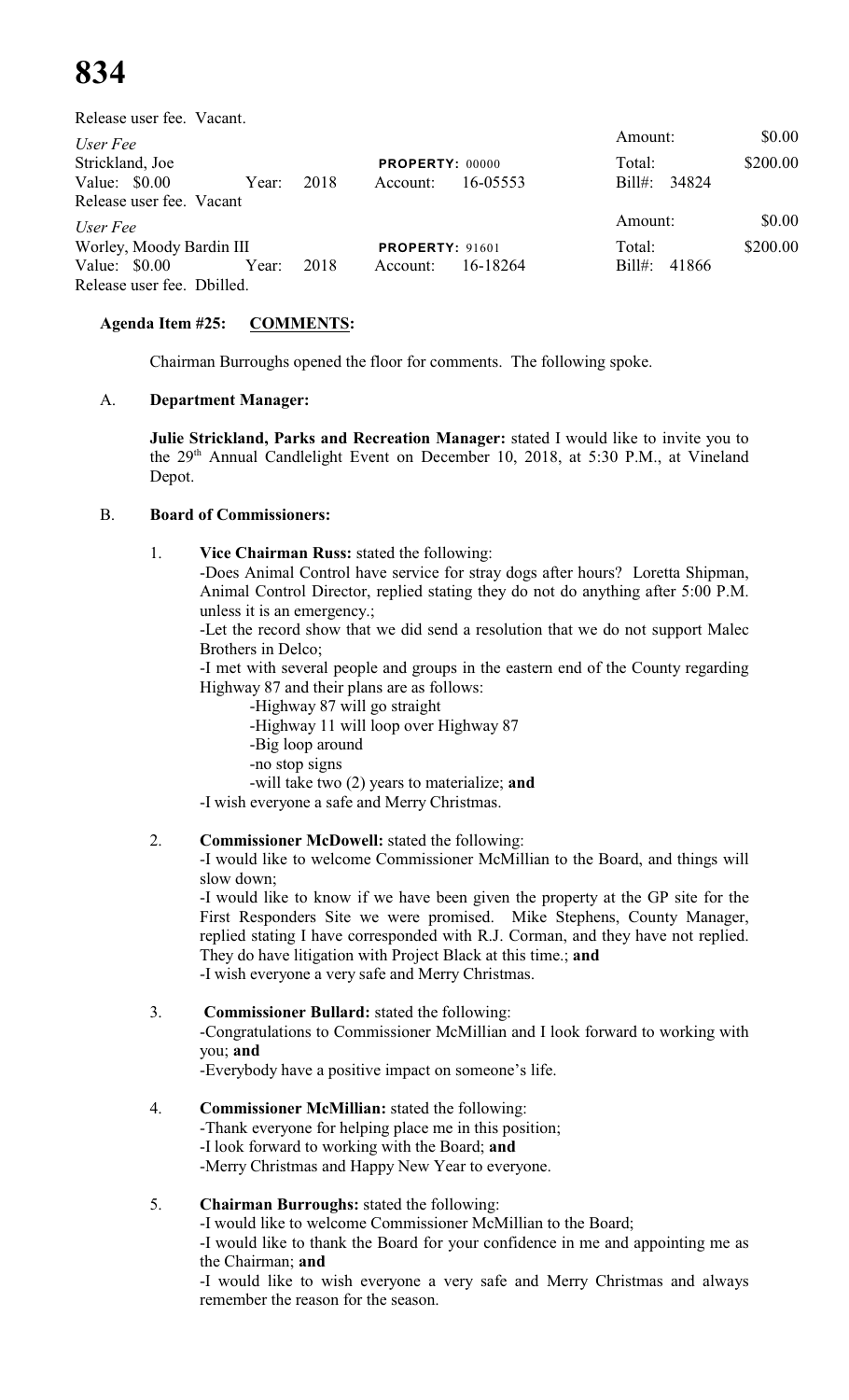#### C. **County Manager (Michael H. Stephens):** stated the following:

-I would like to congratulate Commissioners Bullard, McDowell and McMillian for your elections;

-I look forward to working with you in the upcoming year; **and**

-I appreciate the Department Heads for attending the meeting and I encourage their attendance at these meetings at least one (1) time per month.

# D. **County Attorney (Amanda B. Prince):** stated the following:

-I wish everyone a very safe and Merry Christmas;

-I would like to congratulate the new Board member and the Chairman and Vice Chairman; **and**

-I look forward to working with you.

#### **Agenda Item #26: ADJOURNMENT:**

At 11:15 A.M., Commissioner Russ made a motion to adjourn, seconded by Commissioner McDowell. The motion unanimously passed.

#### **APPROVED:**

**\_\_\_\_\_\_\_\_\_\_\_\_\_\_\_\_\_\_\_\_\_\_\_\_\_\_\_\_ \_\_\_\_\_\_\_\_\_\_\_\_\_\_\_\_\_\_\_\_\_\_\_\_\_\_\_\_\_\_**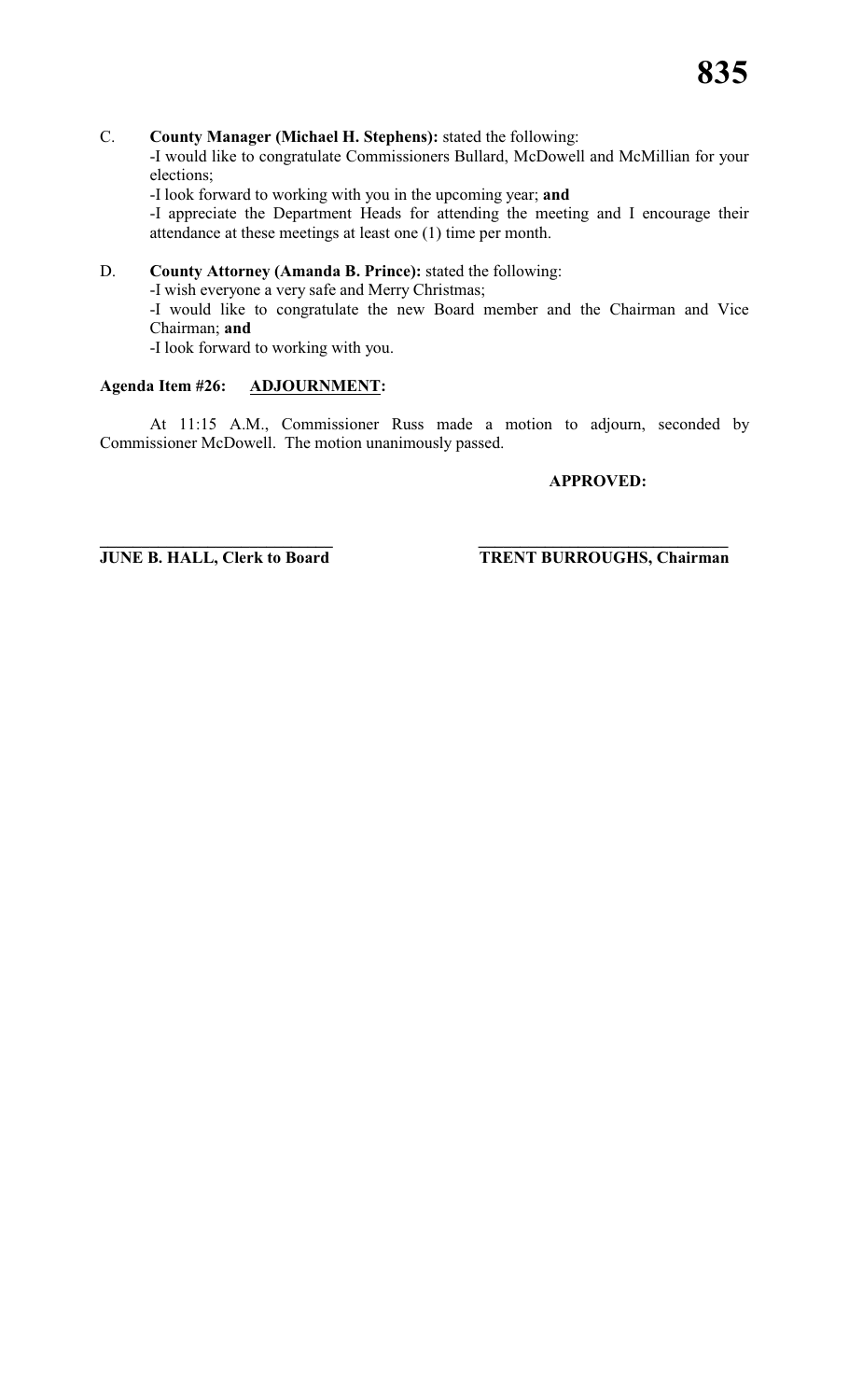The Honorable Columbus County Commissioners met on the above stated date and at the above stated time in the Dempsey B. Herring Courthouse Annex Building, located at 112 West Smith Street, Whiteville, North Carolina, to act as the Columbus County Water and Sewer District I Board.

#### **COMMISSIONERS PRESENT: APPOINTEES PRESENT:**

Giles E. Byrd Ricky Bullard Charles T. McDowell

**Trent Burroughs, Chairman** Mike Stephens, **County Manager** P. Edwin Russ, Vice-Chairman Amanda B. Prince, County Attorney Jerome McMillian June B. Hall, **Clerk to the Board** James E. Prevatte Bobbie Faircloth, **Finance Officer**

#### **MEETING CALLED TO ORDER:**

At 11:05A.M., Chairman Trent Burroughs called the **combination meeting** of Columbus County Water and Sewer Districts I, II, III, IV and V Board Meeting to order.

#### **Agenda Item #23: COLUMBUS COUNTY WATER and SEWER DISTRICTS I, II, III, IV and V - APPROVAL of BOARD MEETING MINUTES:**

November 19, 2018 **Combination Meeting** of Columbus County Water and Sewer Districts I, II, III, IV and V Board Meeting **(5 sets)**

Commissioner McDowell made a motion to approve the November 19, 2018 Columbus County Water and Sewer District I Board Meeting Minutes, as recorded, seconded by Vice Chairman Russ. The motion unanimously passed.

#### **ADJOURNMENT:**

At 11:06 A.M., Vice Chairman Russ made a motion to adjourn, seconded by Commissioner Bullard. The motion unanimously passed.

\_\_\_\_\_\_\_\_\_\_\_\_\_\_\_\_\_\_\_\_\_\_\_\_\_\_\_\_\_ \_\_\_\_\_\_\_\_\_\_\_\_\_\_\_\_\_\_\_\_\_\_\_\_\_\_\_\_\_\_\_\_\_\_\_

**APPROVED:**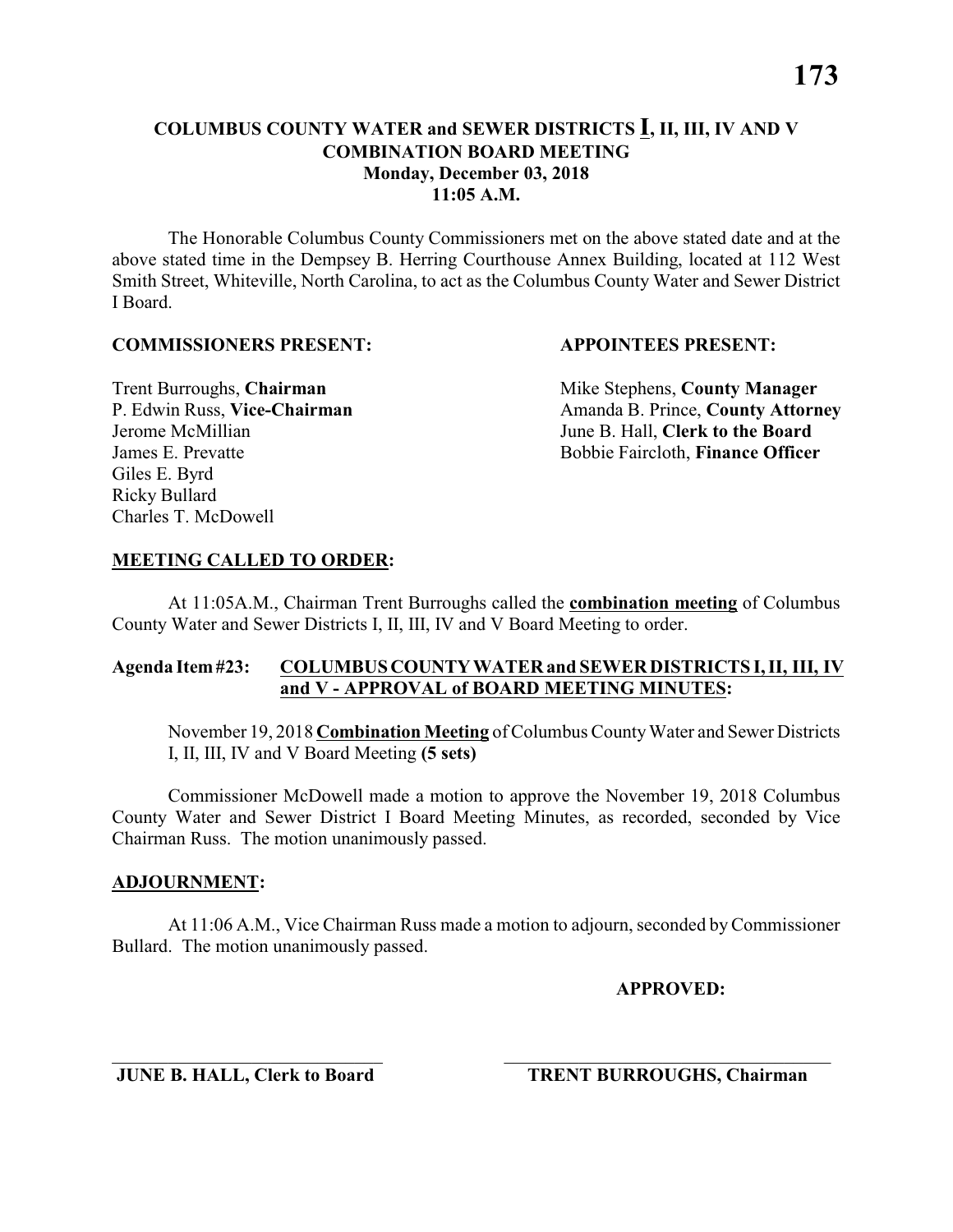The Honorable Columbus County Commissioners met on the above stated date and at the above stated time in the Dempsey B. Herring Courthouse Annex Building, located at 112 West Smith Street, Whiteville, North Carolina, to act as the Columbus County Water and Sewer District II Board.

#### **COMMISSIONERS PRESENT: APPOINTEES PRESENT:**

Giles E. Byrd Ricky Bullard Charles T. McDowell

**Trent Burroughs, Chairman** Mike Stephens, **County Manager** P. Edwin Russ, Vice-Chairman Amanda B. Prince, County Attorney Jerome McMillian June B. Hall, **Clerk to the Board** James E. Prevatte Bobbie Faircloth, **Finance Officer**

#### **MEETING CALLED TO ORDER:**

At 11:05A.M., Chairman Trent Burroughs called the **combination meeting** of Columbus County Water and Sewer Districts I, II, III, IV and V Board Meeting to order.

#### **Agenda Item #23: COLUMBUS COUNTY WATER and SEWER DISTRICTS I, II, III, IV and V - APPROVAL of BOARD MEETING MINUTES:**

November 19, 2018 **Combination Meeting** of Columbus County Water and Sewer Districts I, II, III, IV and V Board Meeting **(5 sets)**

Commissioner McDowell made a motion to approve the November 19, 2018 Columbus County Water and Sewer District II Board Meeting Minutes, as recorded, seconded by Vice Chairman Russ. The motion unanimously passed.

#### **ADJOURNMENT:**

At 11:06 A.M., Vice Chairman Russ made a motion to adjourn, seconded by Commissioner Bullard. The motion unanimously passed.

\_\_\_\_\_\_\_\_\_\_\_\_\_\_\_\_\_\_\_\_\_\_\_\_\_\_\_\_\_ \_\_\_\_\_\_\_\_\_\_\_\_\_\_\_\_\_\_\_\_\_\_\_\_\_\_\_\_\_\_\_\_\_\_\_

**APPROVED:**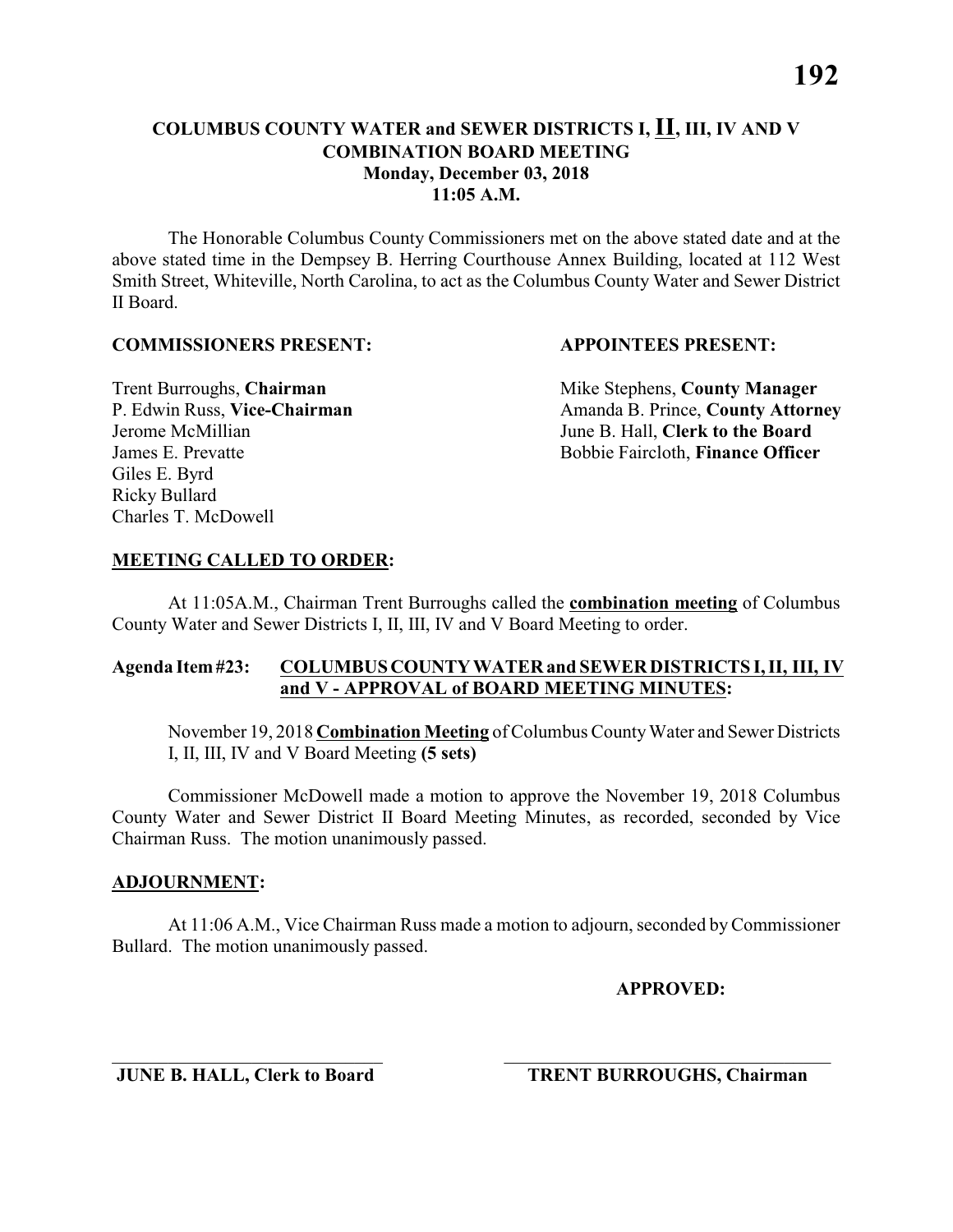The Honorable Columbus County Commissioners met on the above stated date and at the above stated time in the Dempsey B. Herring Courthouse Annex Building, located at 112 West Smith Street, Whiteville, North Carolina, to act as the Columbus County Water and Sewer District III Board.

#### **COMMISSIONERS PRESENT: APPOINTEES PRESENT:**

Giles E. Byrd Ricky Bullard Charles T. McDowell

**Trent Burroughs, Chairman** Mike Stephens, **County Manager** P. Edwin Russ, Vice-Chairman Amanda B. Prince, County Attorney Jerome McMillian June B. Hall, **Clerk to the Board** James E. Prevatte Bobbie Faircloth, **Finance Officer**

#### **MEETING CALLED TO ORDER:**

At 11:05A.M., Chairman Trent Burroughs called the **combination meeting** of Columbus County Water and Sewer Districts I, II, III, IV and V Board Meeting to order.

#### **Agenda Item #23: COLUMBUS COUNTY WATER and SEWER DISTRICTS I, II, III, IV and V - APPROVAL of BOARD MEETING MINUTES:**

November 19, 2018 **Combination Meeting** of Columbus County Water and Sewer Districts I, II, III, IV and V Board Meeting **(5 sets)**

Commissioner McDowell made a motion to approve the November 19, 2018 Columbus County Water and Sewer District III Board Meeting Minutes, as recorded, seconded by Vice Chairman Russ. The motion unanimously passed.

#### **ADJOURNMENT:**

At 11:06 A.M., Vice Chairman Russ made a motion to adjourn, seconded by Commissioner Bullard. The motion unanimously passed.

\_\_\_\_\_\_\_\_\_\_\_\_\_\_\_\_\_\_\_\_\_\_\_\_\_\_\_\_\_ \_\_\_\_\_\_\_\_\_\_\_\_\_\_\_\_\_\_\_\_\_\_\_\_\_\_\_\_\_\_\_\_\_\_\_

**APPROVED:**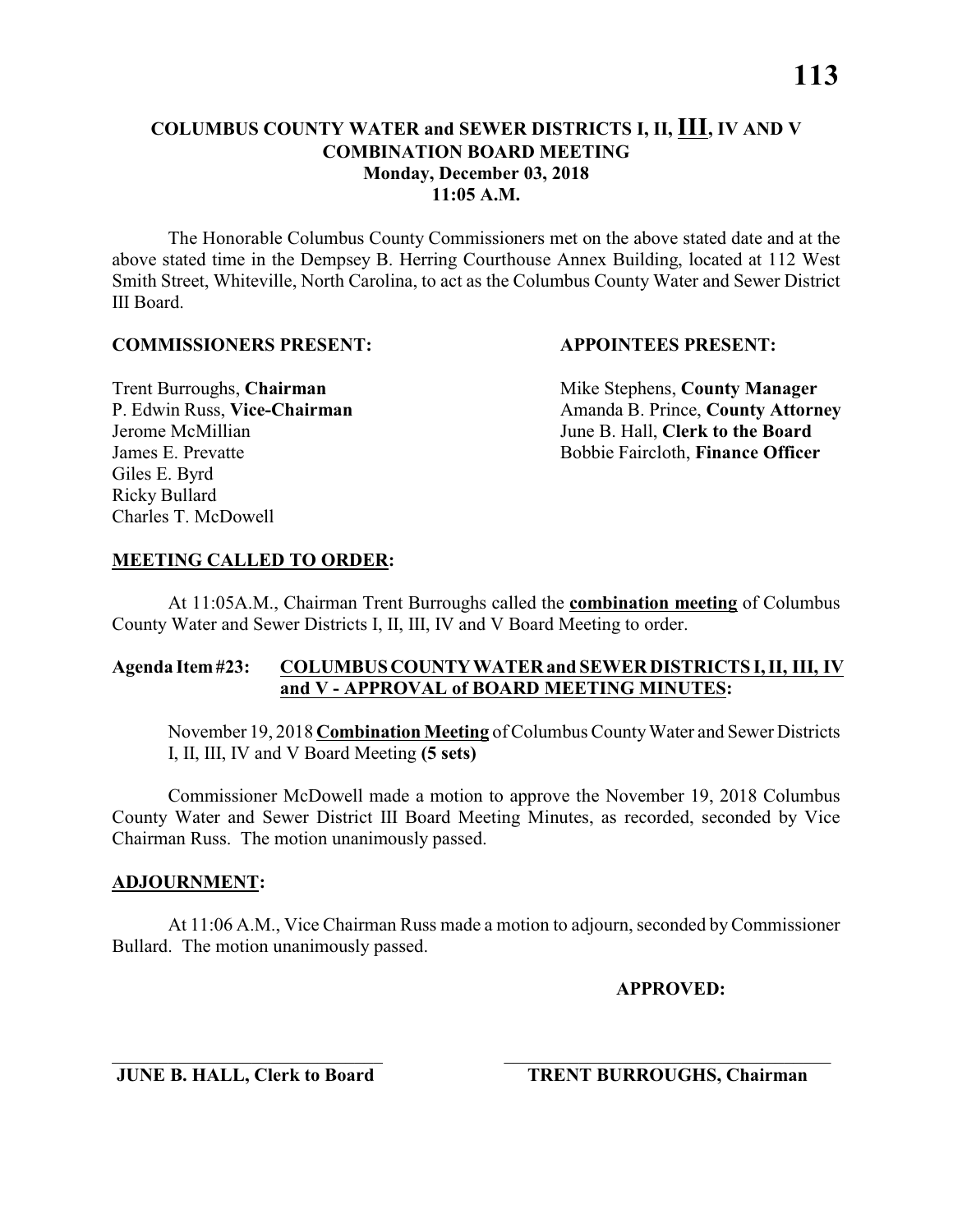**11:05 A.M.**

The Honorable Columbus County Commissioners met on the above stated date and at the above stated time in the Dempsey B. Herring Courthouse Annex Building, located at 112 West Smith Street, Whiteville, North Carolina, to act as the Columbus County Water and Sewer District IV Board.

#### **COMMISSIONERS PRESENT: APPOINTEES PRESENT:**

Giles E. Byrd Ricky Bullard Charles T. McDowell

**Trent Burroughs, Chairman** Mike Stephens, **County Manager** P. Edwin Russ, Vice-Chairman Amanda B. Prince, County Attorney Jerome McMillian June B. Hall, **Clerk to the Board** James E. Prevatte Bobbie Faircloth, **Finance Officer**

#### **MEETING CALLED TO ORDER:**

At 11:05A.M., Chairman Trent Burroughs called the **combination meeting** of Columbus County Water and Sewer Districts I, II, III, IV and V Board Meeting to order.

#### **Agenda Item #23: COLUMBUS COUNTY WATER and SEWER DISTRICTS I, II, III, IV and V - APPROVAL of BOARD MEETING MINUTES:**

November 19, 2018 **Combination Meeting** of Columbus County Water and Sewer Districts I, II, III, IV and V Board Meeting **(5 sets)**

Commissioner McDowell made a motion to approve the November 19, 2018 Columbus County Water and Sewer District IV Board Meeting Minutes, as recorded, seconded by Vice Chairman Russ. The motion unanimously passed.

#### **ADJOURNMENT:**

At 11:06 A.M., Vice Chairman Russ made a motion to adjourn, seconded by Commissioner Bullard. The motion unanimously passed.

\_\_\_\_\_\_\_\_\_\_\_\_\_\_\_\_\_\_\_\_\_\_\_\_\_\_\_\_\_ \_\_\_\_\_\_\_\_\_\_\_\_\_\_\_\_\_\_\_\_\_\_\_\_\_\_\_\_\_\_\_\_\_\_\_

**APPROVED:**